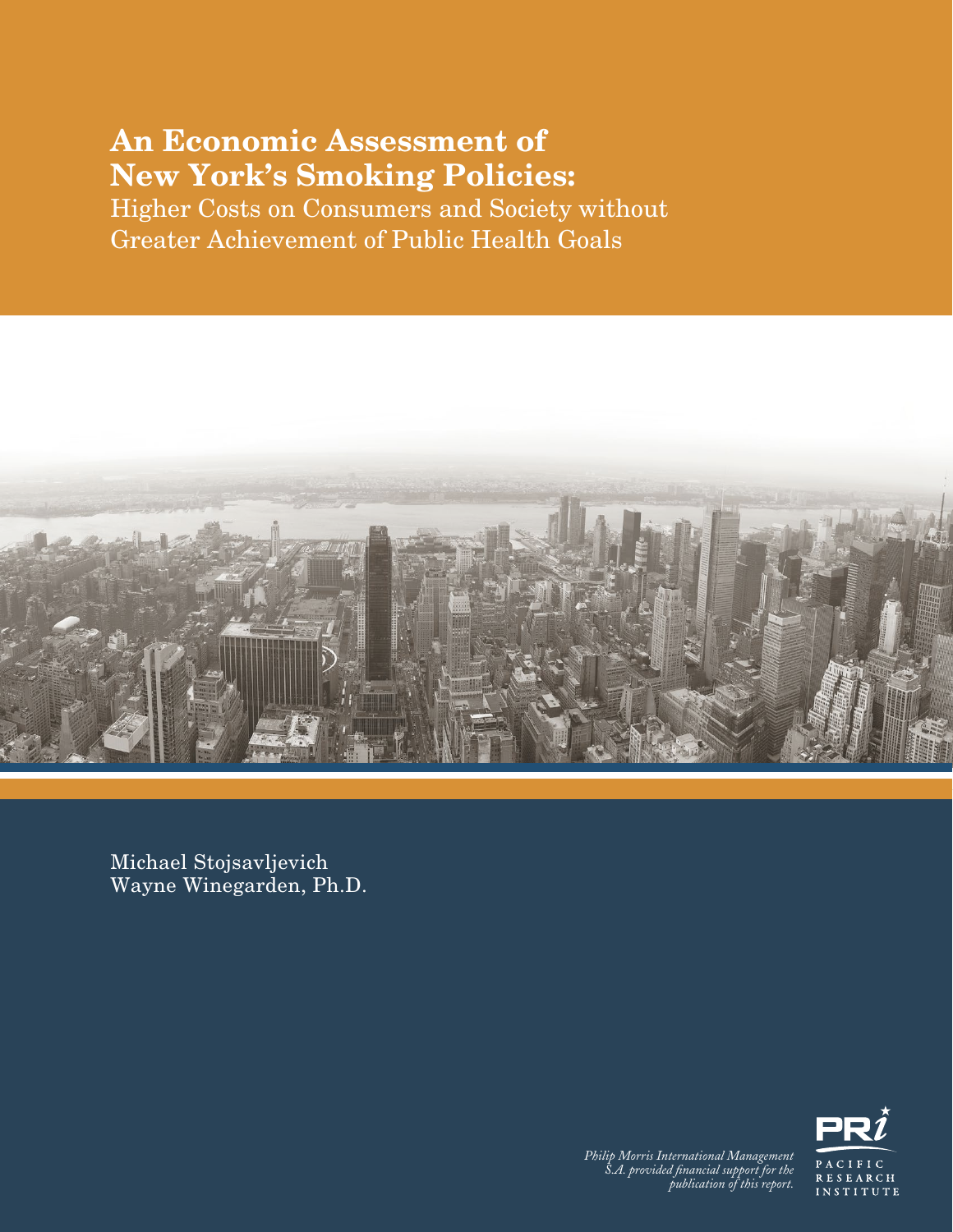**An Economic Assessment of New York's Smoking Policies: Higher Costs on Consumers and Society without Greater Achievement of Public Health Goals**

Michael Stojsavljevich Wayne Winegarden, Ph.D.

April 2013

*Philip Morris International Management S.A. provided financial support for the publication of this report.*

Report Published by Pacific Research Institute Design by Dana Beigel Download copies of this study at www.pacificresearch.org.

#### **Pacific Research Institute**

One Embarcadero Center, Suite 350 San Francisco, CA 94111 Tel: 415-989-0833/ 800-276-7600 Fax: 415-989-2411 Email: info@pacificresearch.org www.pacificresearch.org

Nothing contained in this report is to be construed as necessarily reflecting the views of the Pacific Research Institute or as an attempt to thwart or aid the passage of any legislation.

©2013 Pacific Research Institute. All rights reserved. No part of this publication may be reproduced, stored in a retrieval system, or transmitted in any form or by any means, electronic, mechanical, photocopy, recording, or otherwise, without prior written consent of the publisher.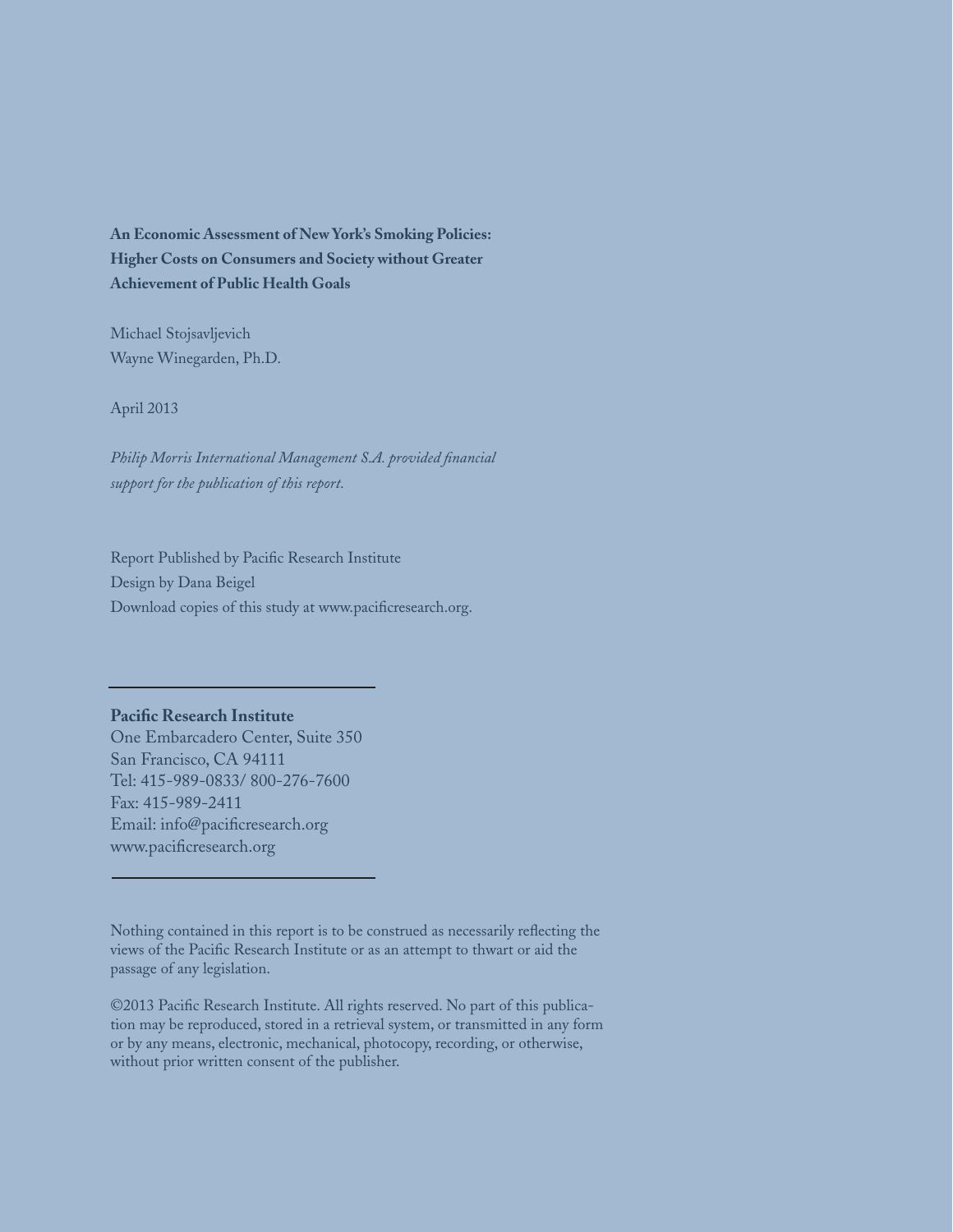# **CONTENTS**

| SMOKING INCIDENCE AND TAX-PAID CIGARETTE SALES13    |  |
|-----------------------------------------------------|--|
| A COMPARATIVE EXAMINATION OF NEW YORK'S             |  |
| SMOKING INCIDENCE BY INCOME AND AGE 19              |  |
| THE ADVERSE ECONOMIC IMPACT FROM EXCESSIVE          |  |
|                                                     |  |
| TAX-PAID SALES VERSUS TOTAL CIGARETTE CONSUMPTION27 |  |
|                                                     |  |
|                                                     |  |
|                                                     |  |
|                                                     |  |
|                                                     |  |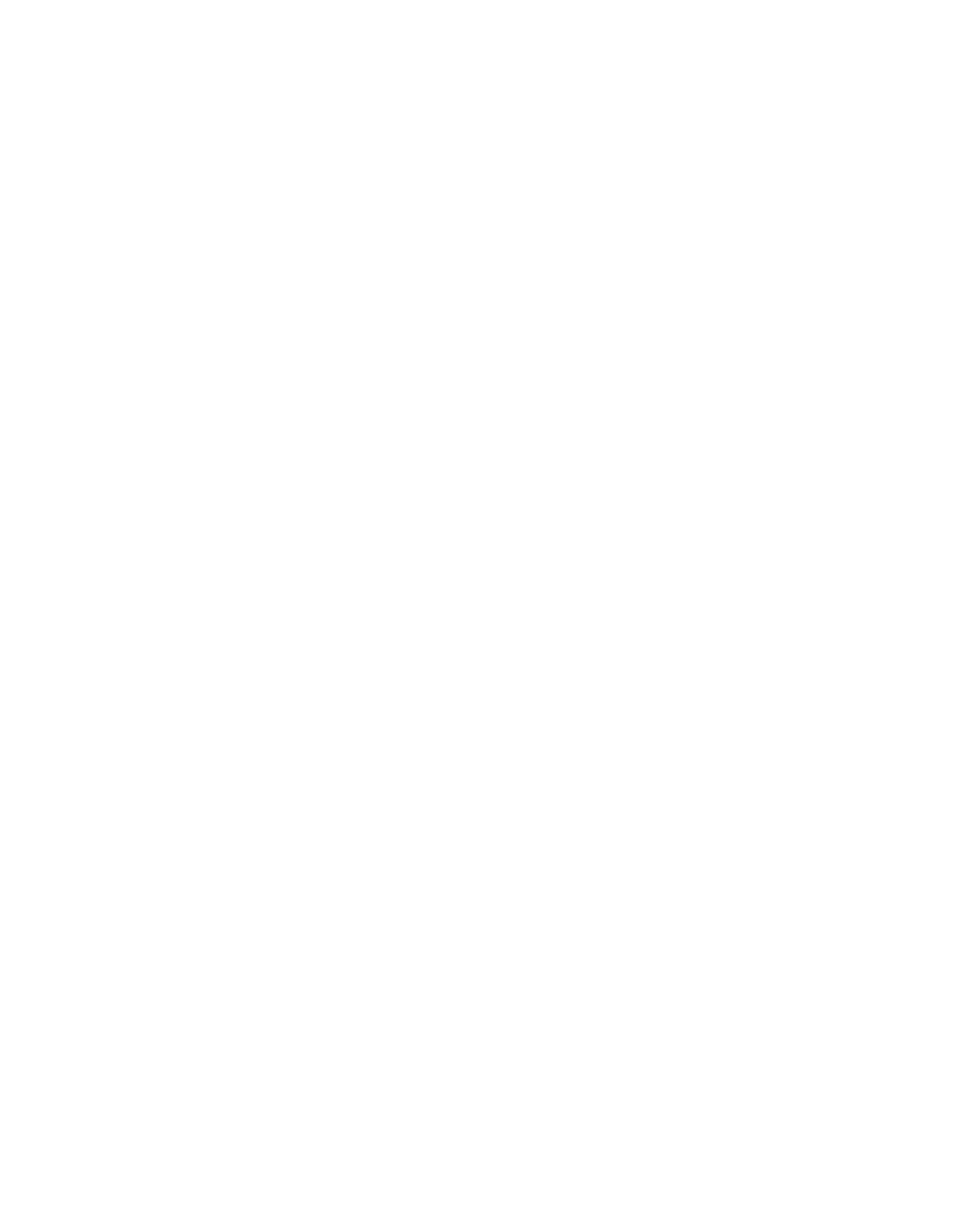## EXECUTIVE SUMMARY

Over the past 10 years, New York State increased taxes on cigarettes by the largest amount compared to every other U.S. state. As a result, New York State now levies the highest state tax burden on cigarettes in the U.S., which can comprise up to 77 percent of the price of a pack of cigarettes in New York City (including New York City's \$1.50 local excise tax). In addition to the highest tax burden in the U.S., New York prohibits smoking in government workplaces, private workplaces, schools, childcare facilities, restaurants, bars (except for cigar bars), casinos, retail stores, recreational facilities, and bans the sale of cigarettes over the Internet. These regulations are also among the most restrictive tobacco control policies in the U.S.

While New York State's smoking incidence has fallen during this time period, New York has not achieved its public health goals of achieving a significantly lower smoking incidence or significantly lower cigarette consumption when compared to the other states that have implemented less restrictive smoking policies.

Although New York State has implemented larger tax increases than any other state between 1996 and 2010, it is ranked 12th in terms of smoking incidence declines over the same time period. And, several of the states that have seen larger declines in smoking incidence (such as Tennessee and Oregon) have significantly smaller tax rates. By some measures, New York's decline in smoking incidence, particularly youth smoking incidence, was even less flattering. The percentage of 9th through 12th graders in the U.S. who smoked more than 10 cigarettes per day fell from 13.8 percent in 1997 to 7.8 percent in 2011, it rose in New York from 15.2 percent in 1997 to 16.3 percent in 2011.**<sup>1</sup>**

Similarly, while the decline in per capita tax-paid sales in New York is larger than the national decline, the decline in total cigarette consumption per capita in New York has been similar to the decline in national per capita sales. The difference between total cigarette consumption and tax-paid sales is purchases made from alternative and illegal cigarette sellers.

There is substantial evidence that the large tax increases and regulatory changes that New York has implemented in a relatively short period of time have encouraged purchases of illegal cigarettes. Studies have estimated that illegal and other un-taxed cigarette sales could be as high as 47 percent to 52 percent of the total market as of FY2011 (the latest estimates of un-taxed cigarette sales available).<sup>2</sup>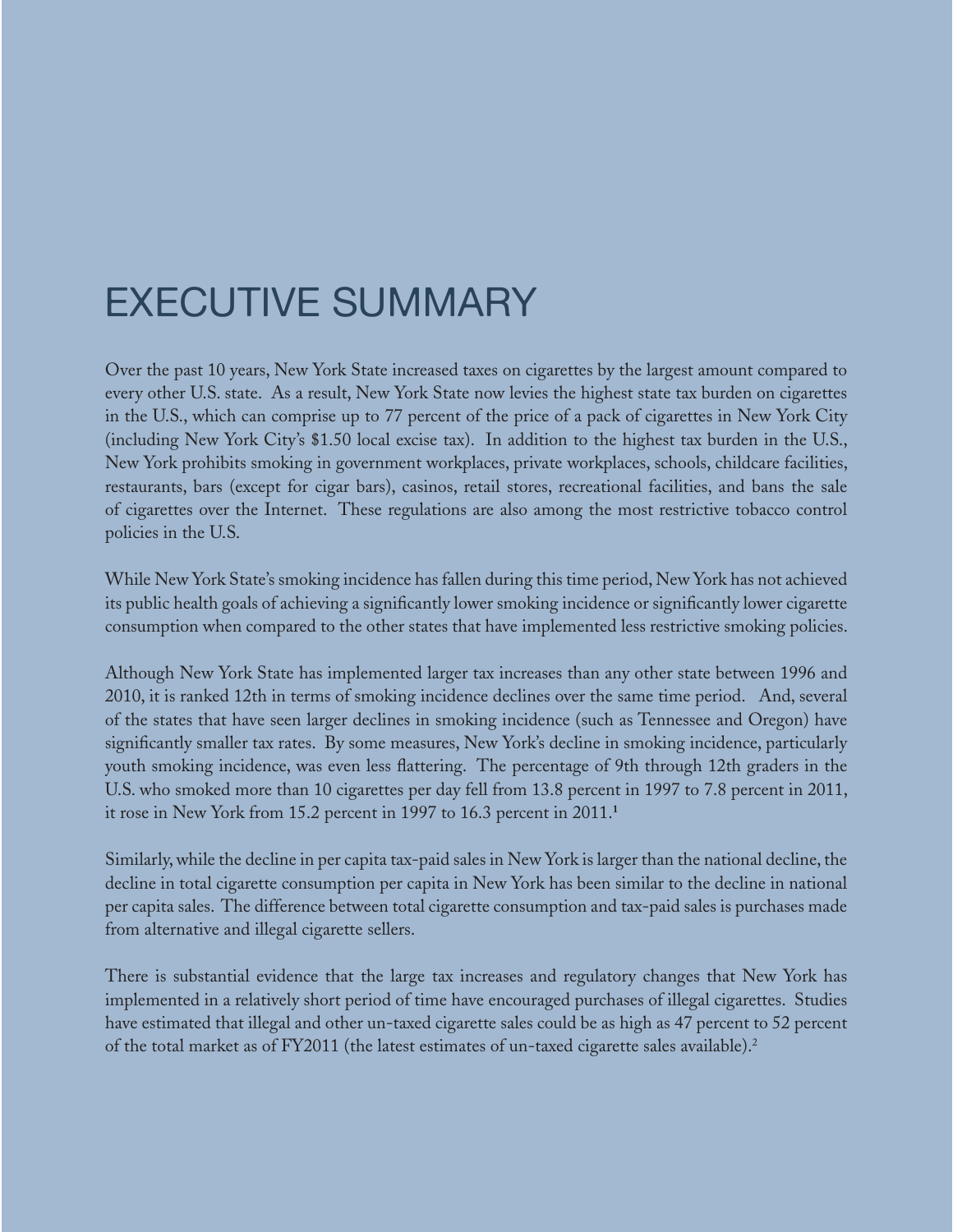Total cigarette consumption per capita between FY2002 and FY2011 are estimated by adding the New York Association of Convenience Stores estimates for un-taxed cigarette sales to the total tax-paid cigarette sales. Over this time period, national cigarette sales per capita declined by 36.2 percent. While tax-paid sales per capita in New York declined by a significantly higher 60.6 percent, once estimates for un-taxed cigarette sales in New York are included, the decline in New York's total cigarette consumption per capita was 41.8 percent—closer to the national average decline.<sup>3</sup>

These data illustrate that the growth in un-taxed cigarette sales has countered much of the decline in tax-paid cigarette sales; consequently, the increase in these un-taxed sales is thwarting New York's public health goals.

Such a large amount of illegal sales also creates many adverse economic consequences for retailers, consumers and the government. The lost sales to legitimate retailers reduces overall retail sales and jobs in the state. A New York Association of Convenience Stores study found that if not for cigarette sales in the alternative market, cigarette retailing could be contributing nearly 13 thousand jobs, almost \$500 million in wages, and \$1.1 billion toward New York's economy—double its current contribution.4

Consumers of legal tax-paid cigarettes also suffer; particularly low-income consumers. Due to the extremely high tax burden and the smaller incomes of low-income consumers, a *New York Times*  article reported that low income smokers in New York spend 25 percent of their income on cigarettes.<sup>5</sup>

The government of New York is also adversely impacted. Farrelly (2012) has estimated that the lost cigarette tax revenues due to illegal cigarette sales could have been as high as \$1.4 billion in 2010—or 2.2 percent of New York's total tax revenues for that year.<sup>6</sup>

The conclusion of this study is that New York's tobacco control policies are not a model that others should emulate as an effective approach to tobacco regulation.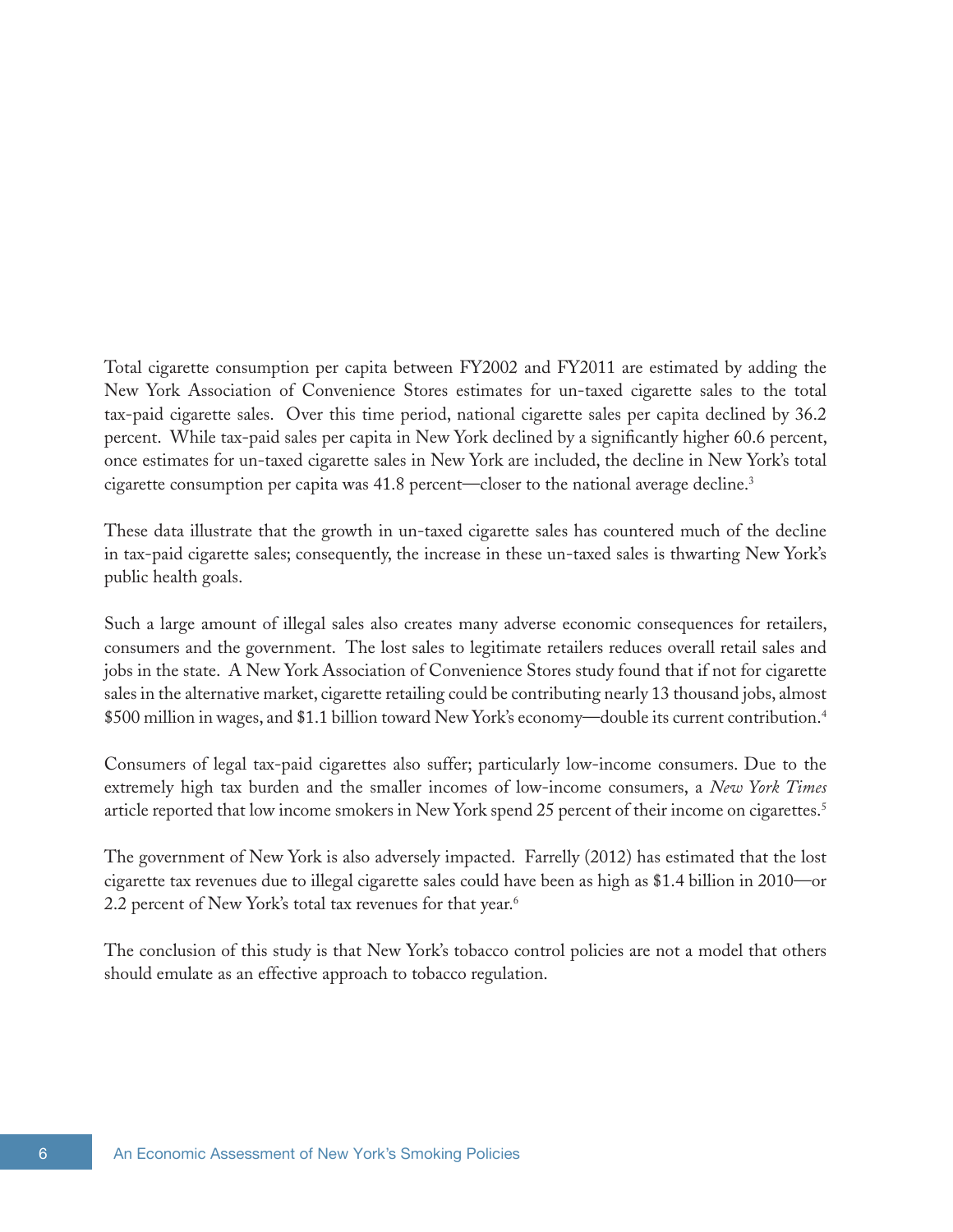## INTRODUCTION

According to the New York Department of Health, the state's public health goals include reducing the use and prevalence of smoking.7 To achieve this goal, the New York Department of Health advocates high cigarette prices and restrictive smoking regulations.8 New York's policy actions have been consistent with the New York Department of Health's recommendations. New York (New York State and New York City) levies the highest state and local cigarette excise tax burden in the country and very restrictive smoking regulations.

This analysis reviews economic studies and publically available data to provide perspective on whether these policies have been effective.

Our examination compares the changes in New York's smoking incidence, tax paid sales, and black market activity to the smoking incidence and sales patterns in other states accounting for alternative approaches to cigarette taxes and smoking restrictions. The findings illustrate that, on a per capita basis, tax-paid cigarette sales in New York have declined. However, the declines in total cigarette consumption per capita (accounting for both tax-paid cigarette sales and non-taxed cigarette sales) are similar to the trends in many other states with lower taxes or less restrictive regulations. The same pattern is true with respect to the declines in New York's smoking incidence. Consequently, New York's policies have not created significantly larger declines in cigarette consumption or significantly lower smoking incidence compared to the other states that have implemented less restrictive taxes and regulations.

New York's policies have created significant costs on the economy, however. The steep declines in taxpaid cigarette sales have harmed the legitimate retail sector costing the state potential jobs and income. Additionally, the significant increase in illegal activity has created many other undesired social and economic consequences.

The inability of New York's policies to generate a significantly larger reduction in smoking incidence and cigarette consumption than other states, coupled with the large economic costs and significant level of illegal activity that are occurring in New York, provides a strong argument against the use of New York's policies in other states or countries.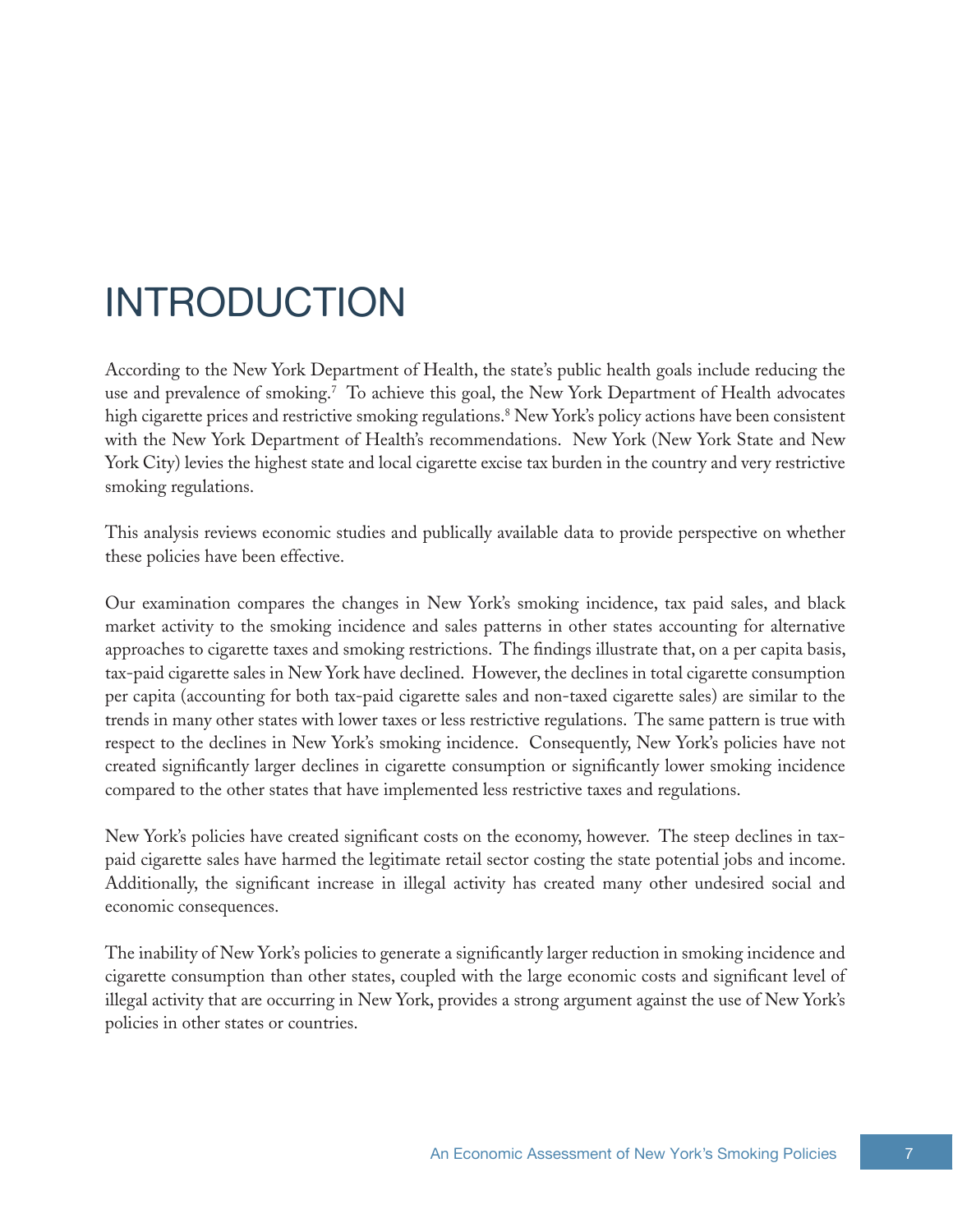## NEW YORK'S SMOKING POLICIES

Anti-smoking policies commonly include cigarette taxes (which in the United States include federal, state and local excise taxes, state and local general sales taxes, and revenues that are paid to the states due to the Master Settlement Agreement).<sup>9</sup> New York State levies the highest state excise tax in the country and the highest combined state and local excise tax burden is levied in New York City.

When examining smoking policies, tax policy does not occur in a vacuum and is usually accompanied by regulatory measures. New York has implemented very restrictive smoking regulations. New York prohibits smoking in government workplaces, private workplaces, schools, childcare facilities, restaurants, bars (except for cigar bars), casinos, retail stores, and recreational facilities, which was effective July 24, 2003.<sup>10</sup> New York also bans the sale of cigarettes over the Internet (which was enforced beginning in June 2003), and New York City has passed a law that bans smoking in all public parks and beaches (implementation of a state ban is currently on hold due to a pending legal challenge).<sup>11</sup>

Starting with New York's tax policies, the state cigarette excise tax rate is currently \$4.35 per pack —the highest state cigarette excise tax rate in the country as of this writing.<sup>12</sup> Additionally, those New Yorkers who live in New York City must pay an additional \$1.50 per pack in local cigarette excise taxes, which creates the highest combined state and local excise tax burden in the country.<sup>13</sup> While implemented by the federal government, New York smokers must also pay the federal excise tax of \$1.01 per pack.<sup>14</sup>

Next, sales taxes must be paid. Including the state and local sales tax, sales tax rates can be as high as 8.875 percent of the retail sales price in New York City (comprised of a statewide 4.0 percent sales tax plus a New York City sales tax of 4.875 percent).<sup>15</sup> Based on the average retail price of cigarettes excluding the costs of the sales tax (\$9.85) New York State and New York City general sales taxes add approximately \$0.87 to the price of a pack of cigarettes.16 Including the impact of the sales tax, the average retail price of cigarettes in New York City was \$10.72 per pack of 20 cigarettes as of FY2012—see Table 1 on the next page.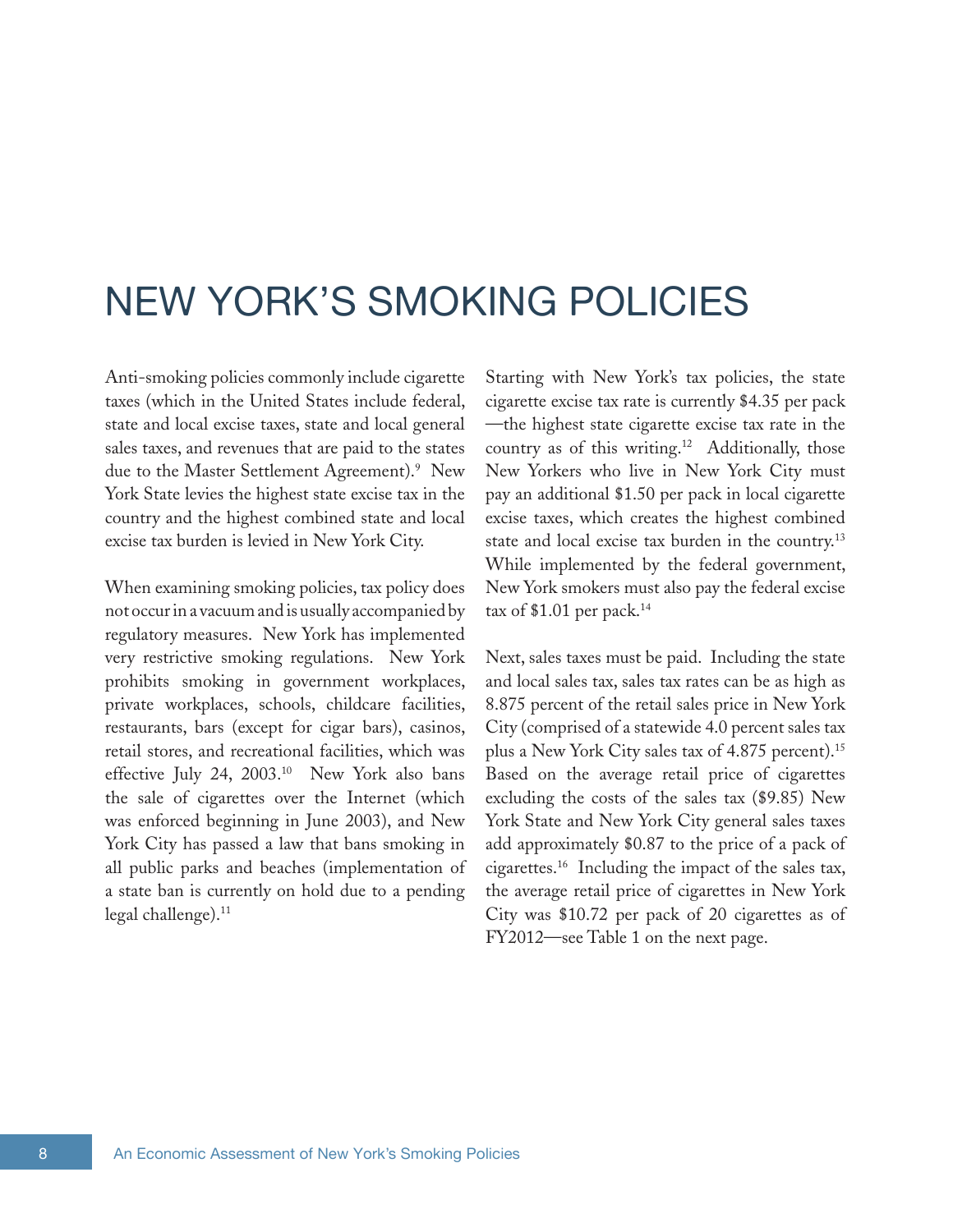## Table 1

### **Breakdown of New York City Taxes as a Share of Retail Price**

| <b>TAX</b>                                            | FY1996<br><b>RATE</b> | FY2007<br><b>RATE</b> | FY2012<br><b>RATE</b> |
|-------------------------------------------------------|-----------------------|-----------------------|-----------------------|
| New York Excise Tax                                   | \$0.56                | \$1.50                | \$4.35                |
| New York City Excise Tax                              | \$0.08                | \$1.50                | \$1.50                |
| <b>Federal Excise Tax</b>                             | \$0.24                | \$0.39                | \$1.01                |
| Sales Taxes                                           | \$0.18                | \$0.44                | \$0.87                |
| <b>Master Settlement Agreement</b>                    | \$0.00                | \$0.49                | \$0.49                |
| <b>Total Taxes</b>                                    | \$1.06                | \$4.32                | \$8.22                |
| Average Retail Sales Price                            | \$2.40                | \$5.91                | \$10.72               |
| Total Taxes as a Percentage of the Retail Sales Price | 44.0%                 | 73.1%                 | 76.7%                 |

Next, there are the fees associated with the Master Settlement Agreement (MSA). According to the Tax Burden on Tobacco, states received a total of \$7.1 billion in total MSA revenues derived from total state taxpaid cigarette sales of 14.4 billion packs in 2011.

This equates to an additional \$0.49 per pack in state revenues from the MSA. The state governments mandated that MSA revenues, as part of the settlement, pass the costs of the settlement through to the consumer. Consequently, the revenues paid to the state government function as a tax from an economic perspective.

In total, smokers in New York City—the highest taxed consumers in New York State—pay \$8.22 in federal, state, and local cigarette and sales taxes, which equate to slightly less than 77 percent of the final retail price of a pack of 20 cigarettes. Table 1 summarizes the total tax burden in New York City as of FY2012, and compares this burden to the

total tax burden on cigarettes in New York City in FY1996 (prior to the MSA) and in FY2007 (prior to the significant state excise tax rate increases).

The total cigarette tax burden in FY2012 is \$7.16 higher than the burden in FY1996—before New York's major tax increases and the national MSA. This average annual increase of 13.7 percent (678 percent total increase) in New York's tax burden between FY1996 and FY2012 is significantly higher than the average annual increase of 2.5 percent (47.4 percent total increase) in overall consumer prices, or New York's average annual growth in personal income of 4.2 percent (91.7 percent total increase); see Figure 1. Consequently, New York City now implements the highest cigarette tax burden in the country that has grown at a rate significantly faster than the rise in the overall price level and the growth in personal income.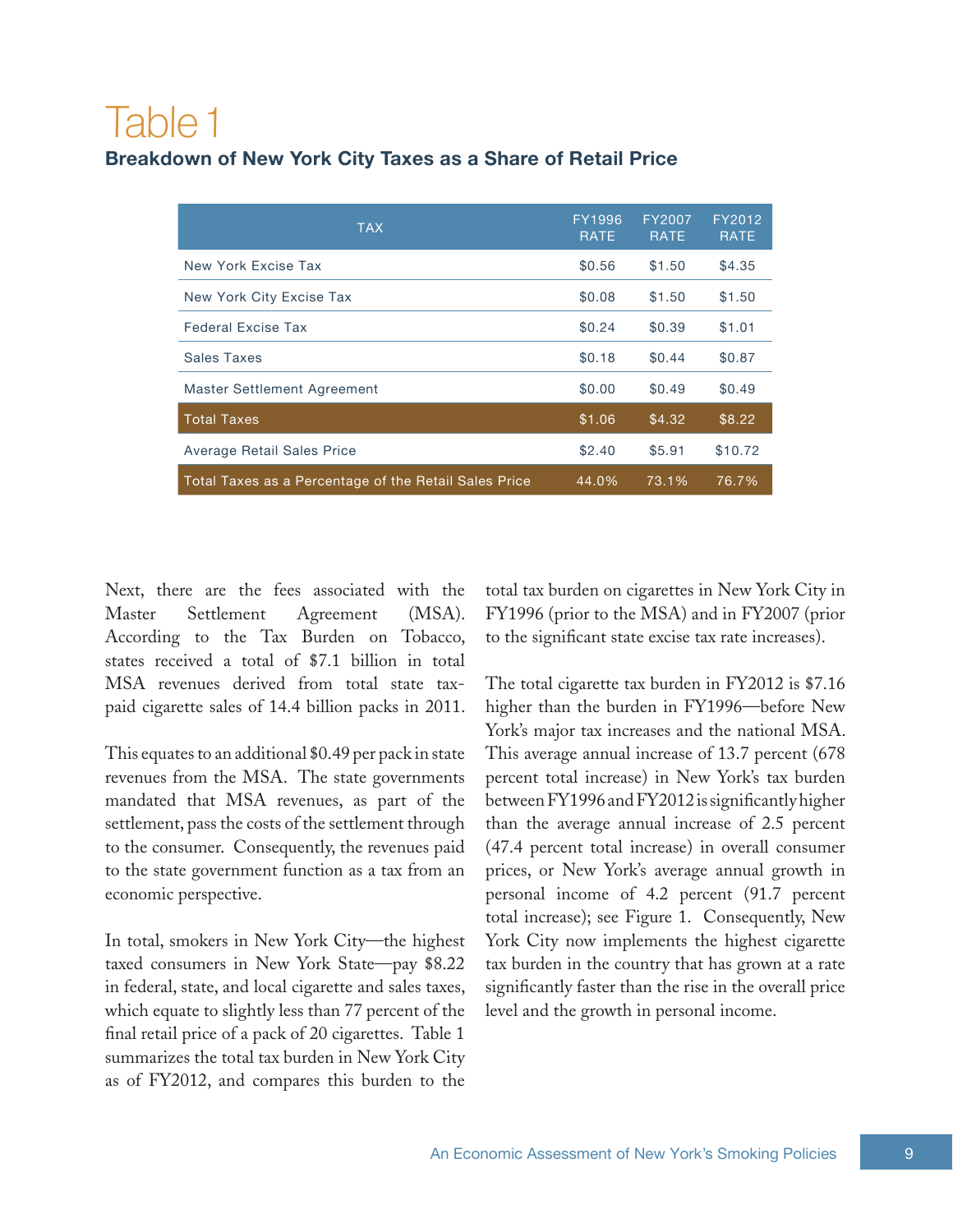# Figure 1

**Average Annual Percentage Change in Cigarette Taxes Imposed in New York Compared to the Percentage Change in Consumer Prices FY1996-FY2012**



The growth in the tax burden in New York City and New York State has also been significantly higher than the growth in taxes in every other state and Washington D.C., see Figure 2. Figure 2 compares the average annual growth in cigarette taxes in New York State and New York City to the growth in cigarette taxes in the other states; and the overall growth in inflation as measured by the consumer price index (CPI). While the growth in cigarette taxes in all states exceeded the growth in inflation, the growth in cigarette taxes in New York State and New York City exceeded the growth in cigarette taxes in all other states.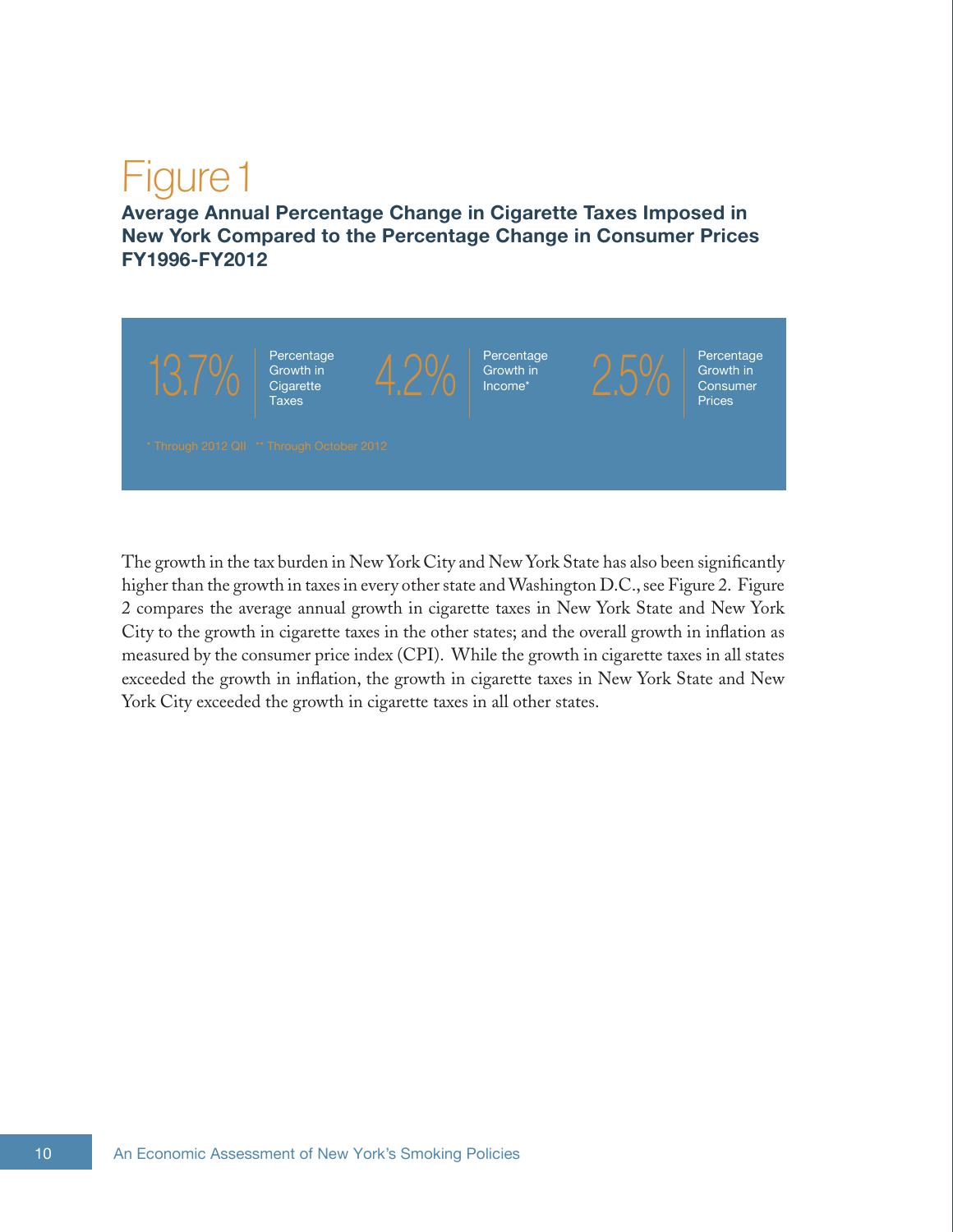New Yorkers do not, on average, have<br>incomes that are high enough to blunt<br>the impact from its exceptionally high  $\frac{7}{6}$ k<br>:1 e<br>'' ld<br>.. n<br>S t,<br>.1 n<br>Da a<sup>r</sup> Based on the U.S. Census median household income for 2010-11, New One theoretical possibility, however, is that the income of the average New York household is higher than the average household income of the other U.S. states, which would lower the tax burden as a percentage of income. York's median household income was \$50,994 or the state with the 24th highest median household income. incomes that are high enough to blunt the impact from its exceptionally high cigarette tax burden.

Figure 3 compares each state's cigarette tax burden accounting for the average income of each state. The values in Figure 3 are the total tax burden for 100 packs of cigarettes relative to the median household income for each state. Figure 3 illustrates that even accounting for the different levels of income across the U.S., New York's tax burden is still the highest.

## Figure 2

**Average Annual Percentage Change in Cigarette Taxes All 50 States, Washington, D.C., and New York City FY1996–FY2012**



## Figure 3

**Total Cigarette Taxes on 100 Packs of Cigarettes as a Percentage of Median Household Income by State 2012**



1 State Median Income: [http://www.census.gov/hhes/www/income/data/statemedian/index.html.](http://www.census.gov/hhes/www/income/data/statemedian/index.html) 2 Calculations based on Orzechowski, Bill and Walker, Rob *The Tax Burden on Tobacco*, Vol. 46, 2011; and median household income from the U.S. Census, [www.census.gov](http://www.census.gov).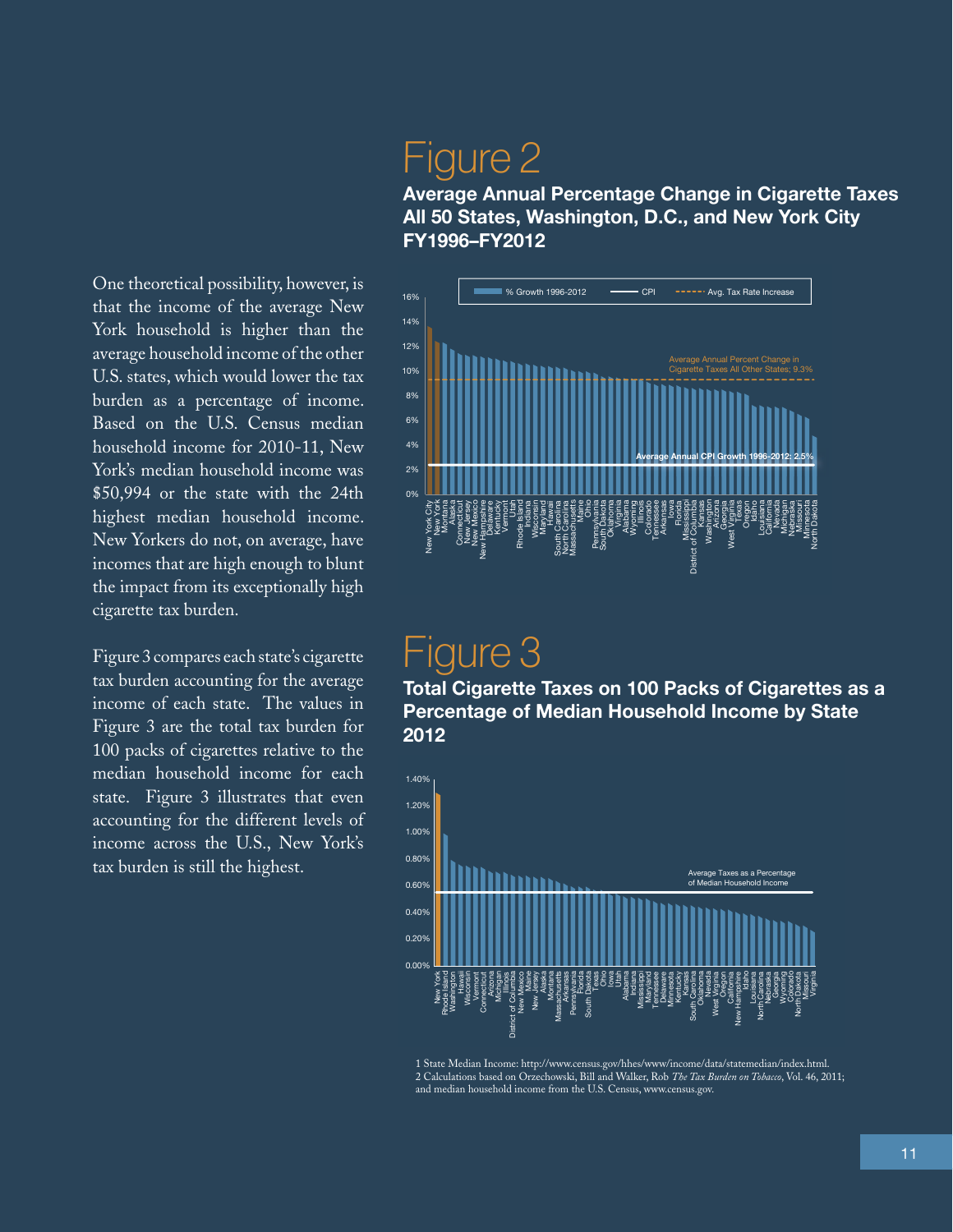With respect to smoking regulations, as stated earlier, New York prohibits smoking in government workplaces, private workplaces, schools, childcare facilities, restaurants, bars (except for cigar bars), casinos, retail stores, and recreational facilities, which was effective July 24, 2003.18 Due to these restrictions, New York is one of 21 states that impose smoking bans that the U.S. Centers for Disease Control and Prevention (CDC) judges as a "wide smoking ban" or the most comprehensive smoking bans.19

The CDC has also noted that New York, "allows local regulation of tobacco industry promotions, sampling and display of tobacco products in commercial establishments."<sup>20</sup> Additionally the CDC notes that "New York requires all establishments selling tobacco products over the counter and by vending machine to be licensed. Currently, 38 states require licensure for both over the counter and vending machine sales."<sup>21</sup> New York also imposes a minimum price law that prohibits cigarettes from being sold below a state mandated price.<sup>22</sup>

New York also bans the sale of cigarettes over the Internet (which was enforced beginning in June 2003), and New York City has passed a law that bans smoking in all public parks and beaches (implementation of a state ban is currently on hold due to a pending legal challenge).<sup>23</sup> Taken together, all of these restrictions and requirements have created a very strict smoking regulatory environment in New York. In fact, in light of these restrictions, the Mercatus Center at George Mason University has referred to the tobacco laws in New York as "extremely strict".24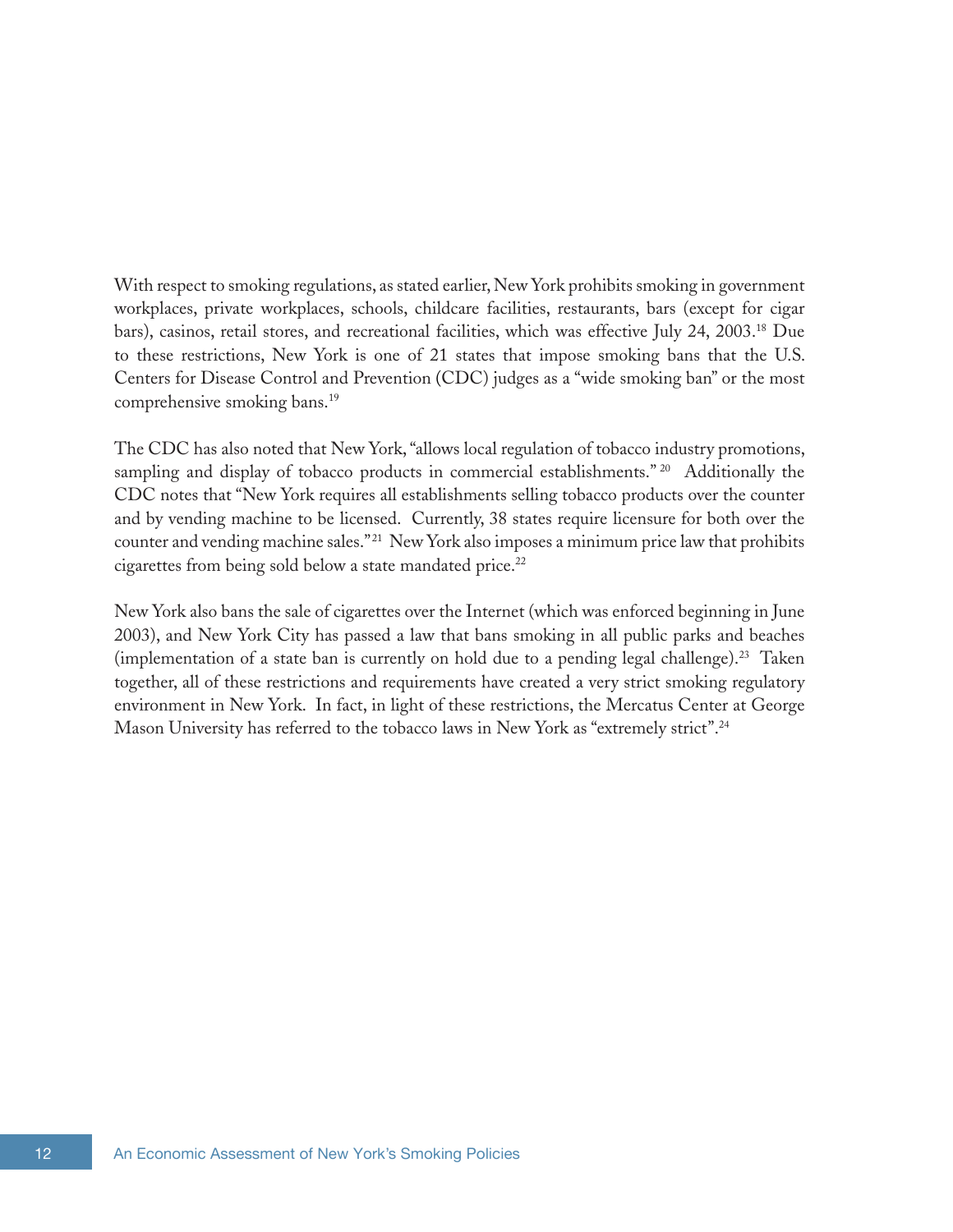## SMOKING INCIDENCE AND TAX-PAID CIGARETTE SALES

One of the goals of New York's tobacco control policies is to reduce the number of people who smoke. For instance, State Health Commissioner Richard F. Daines claimed that the \$1.25 per pack tax increase (this tax increase raised the total state excise tax rate to \$2.75 per pack effective June 2008) was critical in helping New York "…reach [its] goal of 1 million fewer smokers by 2010."<sup>25</sup> Therefore, the impact from New York's tobacco control policies on the change in smoking incidence is an important success metric.

Consistent with reducing the number of people who smoke, New York's tobacco control policies also aims to accelerate the decline in total cigarette sales. New York's tax-paid cigarette sales have experienced a long-term decline since 1990, see Figure 4. The blue line in Figure 4 tracks the total tax-paid cigarette sales in New York. The multi-colored bars in Figure 4 present the changes in the total tax burden in New York by type of tax. While a long-term decline in tax-paid sales is evident, there are periods of sharper declines followed by periods of slower declines. While there are many influences occurring simultaneously, the periods of sharp tax increases are associated with sharp downward declines in taxpaid sales—as expected from price theory when prices rise people buy less of the now more expensive good, everything else equal.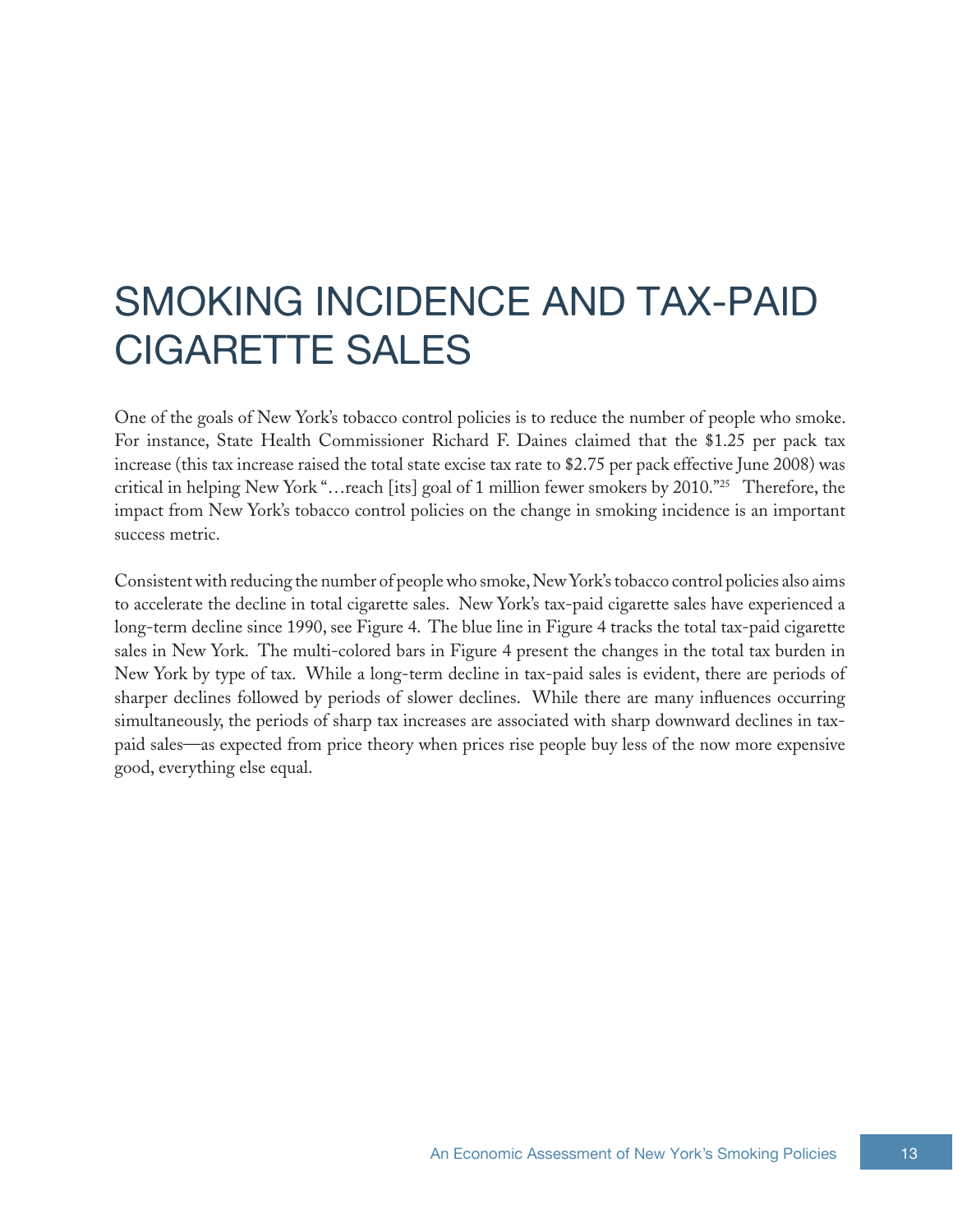## aure 4

#### **New York Tax-Paid Sales Compared to Cigarette Taxes Levied in New York FY1990 - FY2011**<sup>26</sup>



However, everything else is not equal. Rising prices for tax-paid cigarettes reduces the demand for tax-paid cigarettes, this is true. Tax-paid cigarettes are an incomplete measure of total cigarette consumption—a measure whose incompleteness grows as tax rates rise. The impact from tobacco control policies should be judged against total cigarette consumption, not a sub-set of total consumption (e.g. tax-paid sales).

If the policies of imposing the largest cigarette excise tax increase, the highest cigarette excise tax rate, and "extremely strict" smoking regulations were more effective at reducing smoking incidence and total cigarette consumption, then the results should be evident in New York. Below we review the change in smoking incidence and total cigarette consumption in New York illustrating that New York's experience is similar to many other states that have implemented less restrictive policies.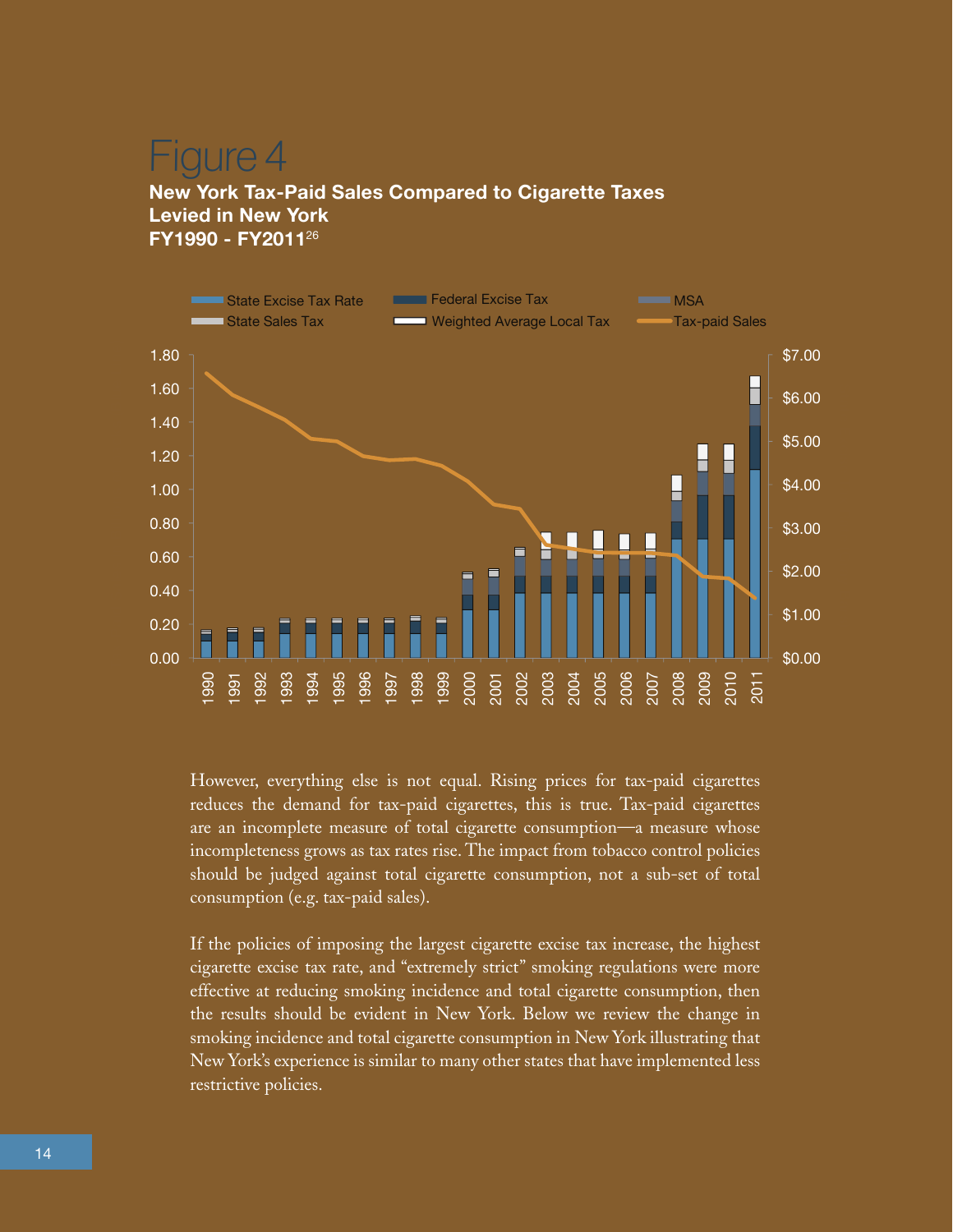## A COMPARATIVE EXAMINATION OF NEW YORK'S SMOKING INCIDENCE

A 2011 RTI International report prepared for the New York Department of Health evaluated the effectiveness of New York's tobacco control program.27 The report documents that while smoking incidence and tax-paid sales declined during this period, New York's smoking policies did not achieve its established goal—it missed the goal by nearly 300,000 smokers (a reduction of more than 700,000 smokers while the targeted reduction was 1 million smokers).<sup>28</sup>

Even though New York has the highest state cigarette excise tax rate in the country, has implemented the largest tax increases, and has restrictive smoking regulations, New York was not the leader in smoking incidence decline— Massachusetts was. Not only was New York not the leader in declining smoking incidence, states

with lower taxes and less restrictive smoking regulations (such as Tennessee whose smoking incidence declined by 7.9 percentage points) had better results (New York's smoking incidence declined 7.7 percentage points).

In fact, New York's decline in smoking incidence is only the 12th highest over this time period. Nor is New York's current smoking incidence the lowest among the top 12 declining states—Connecticut's is. Table 2 presents the smoking trends over the past 14 years in New York as well as the 11 states that have seen larger declines in overall smoking incidence than New York.<sup>29</sup> New York's smoking incidence has trended in the same direction and in roughly the same magnitude as many other states including those with lower tax rates and less restrictive smoking regulations.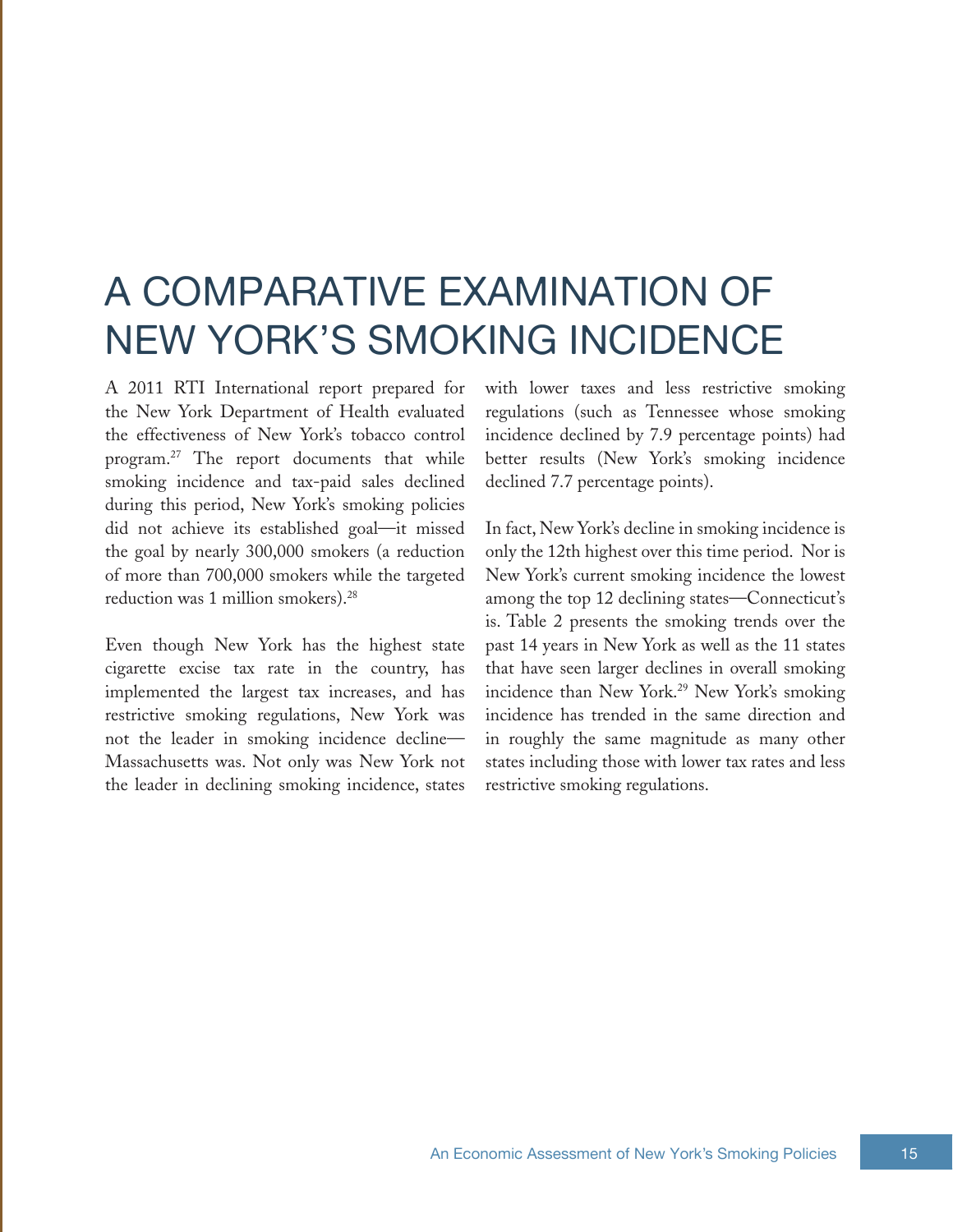## Table 2

**Percentage Point Change in Smoking Incidence Compared to State Cigarette Excise Tax Rates New York and States with Similar Incidence Declines as New York 1996 – 2010 (2012 for Tax Rates)**

| <b>STATE</b>    | <b>CHANGE SMOKING</b><br><b>INCIDENCE 1996 - 2010</b><br>(PERCENTAGE POINT, P.P.) | <b>TAX RATE</b><br>2012 | <b>CHANGE IN TAX</b><br>RATE 1996 - 2012 | 2010 SMOKING<br><b>INCIDENCE<sup>30</sup></b> |
|-----------------|-----------------------------------------------------------------------------------|-------------------------|------------------------------------------|-----------------------------------------------|
| Massachusetts   | $-9.3%$                                                                           | \$2.51                  | \$2.00                                   | 14.1%                                         |
| Arizona         | $-8.7%$                                                                           | \$2.00                  | \$1.42                                   | 15.0%                                         |
| Vermont         | $-8.7%$                                                                           | \$2.62                  | \$2.18                                   | 15.4%                                         |
| Connecticut     | $-8.6%$                                                                           | \$3.40                  | \$2.90                                   | 13.2%                                         |
| Oregon          | $-8.3%$                                                                           | \$1.18                  | \$0.80                                   | 15.1%                                         |
| New Jersey      | $-8.3%$                                                                           | \$2.70                  | \$2.30                                   | 14.4%                                         |
| Washington      | $-8.2%$                                                                           | \$3.03                  | \$2.21                                   | 15.2%                                         |
| <b>Illinois</b> | $-7.9%$                                                                           | \$1.98                  | \$1.54                                   | 16.9%                                         |
| New Hampshire   | $-7.9%$                                                                           | \$1.68                  | \$1.43                                   | 16.9%                                         |
| Tennessee       | $-7.9%$                                                                           | \$0.62                  | \$0.49                                   | 20.1%                                         |
| Hawaii          | $-7.7%$                                                                           | \$3.20                  | \$2.60                                   | 14.5%                                         |
| New York        | $-7.7%$                                                                           | \$4.35                  | \$3.79                                   | 15.5%                                         |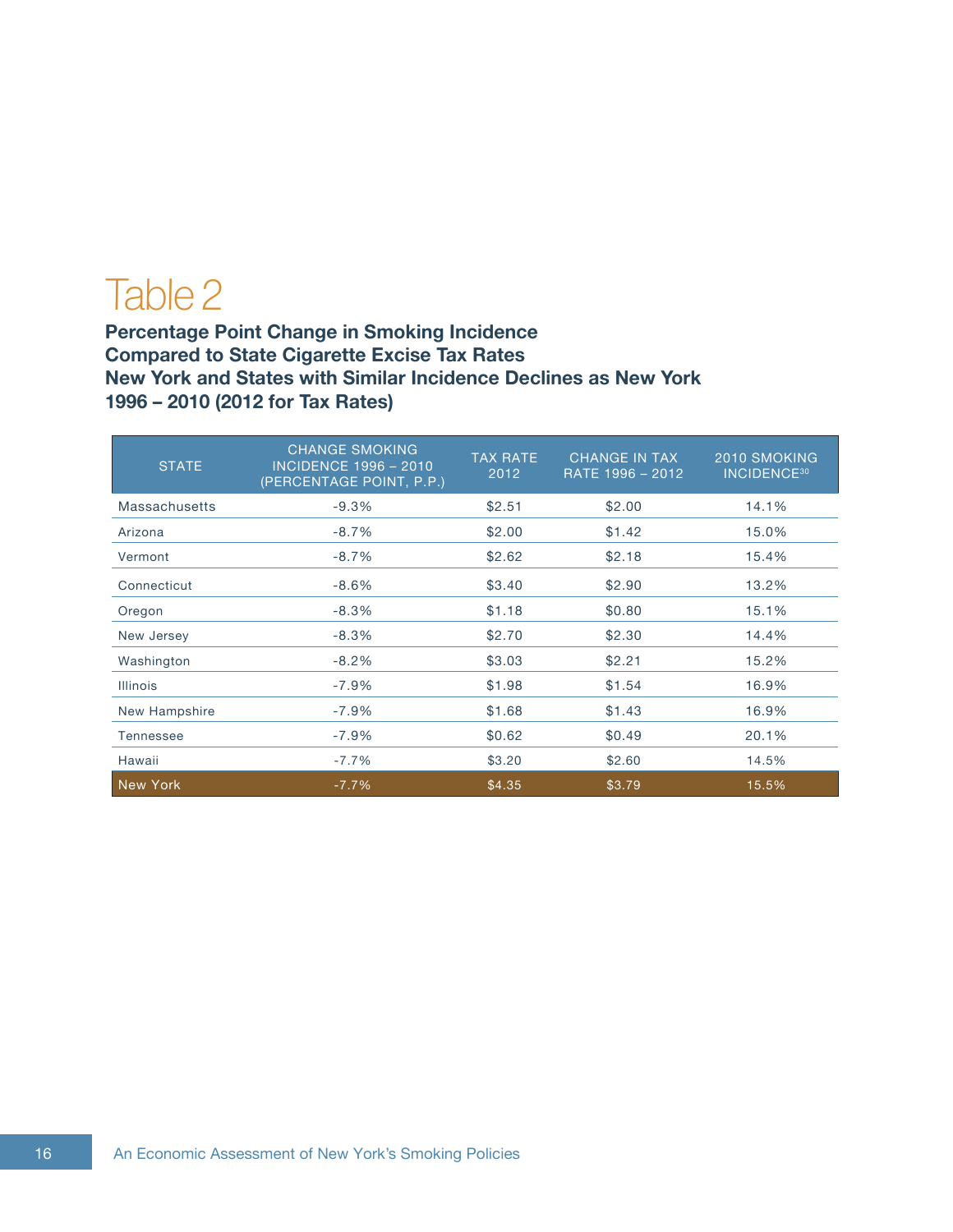Figure 5 compares the decline in New York's smoking incidence to two relatively lower-taxed states with larger declines in smoking incidence (Tennessee and Oregon) and to two relatively high-taxed states with larger declines in smoking incidence (Arizona and Connecticut). Figure 6 illustrates the total decline in smoking incidence for all 50 states between 1996 and 2010 (New York represented by the red bar). Figures 5 & 6 confirm the conclusion from Table 2: the decline in New York's smoking incidence has not been significantly greater than many other states some of whom impose smoking regulations and cigarette excise taxes that are not as burdensome.

### Figure 5

**Smoking Incidence New York, Tennessee, Oregon, Arizona and Connecticut 1996 - 2010**



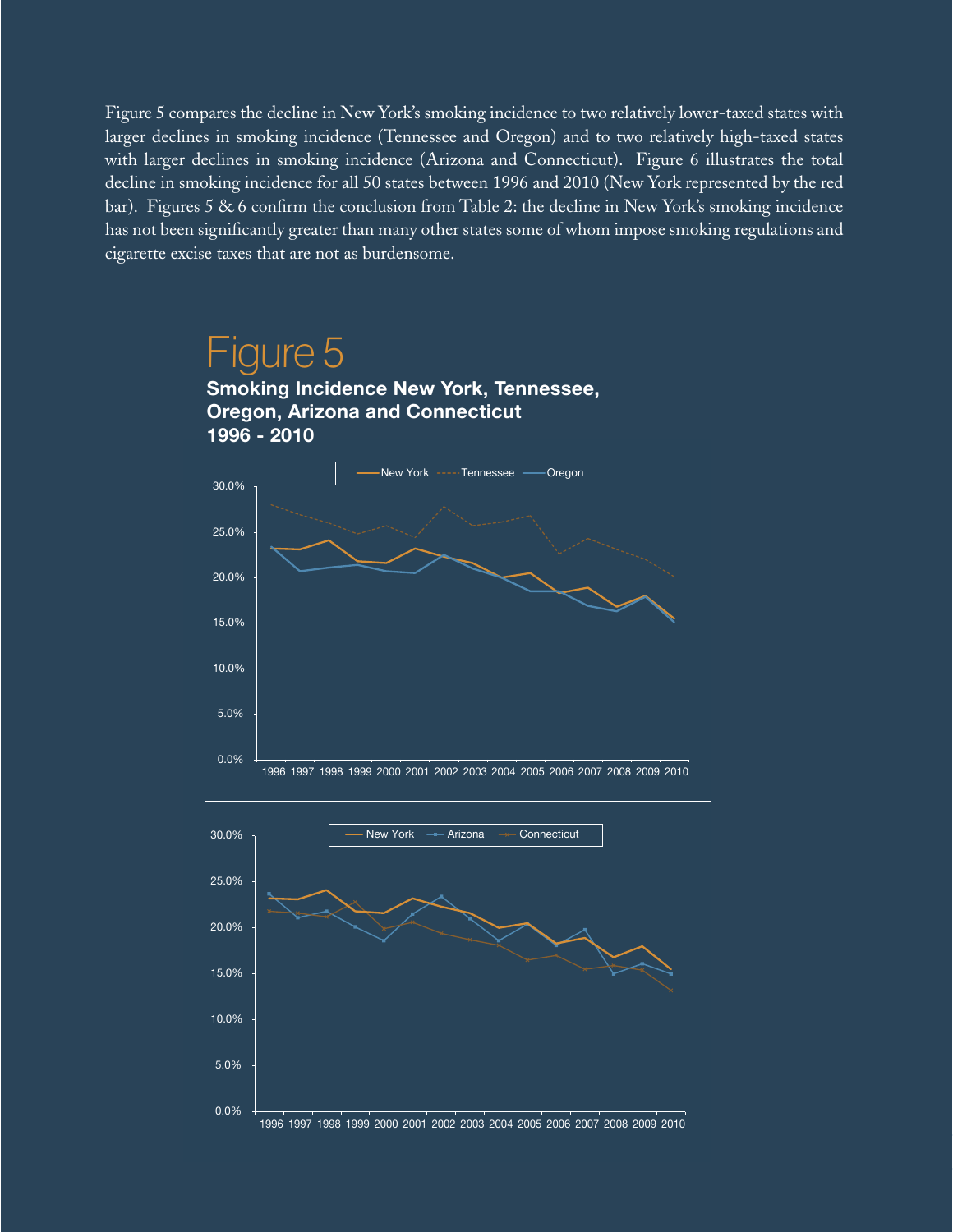# Figure 6

**Percentage Point Change in Smoking Incidence All 50 States & Washington D.C. 1996 - 2010**

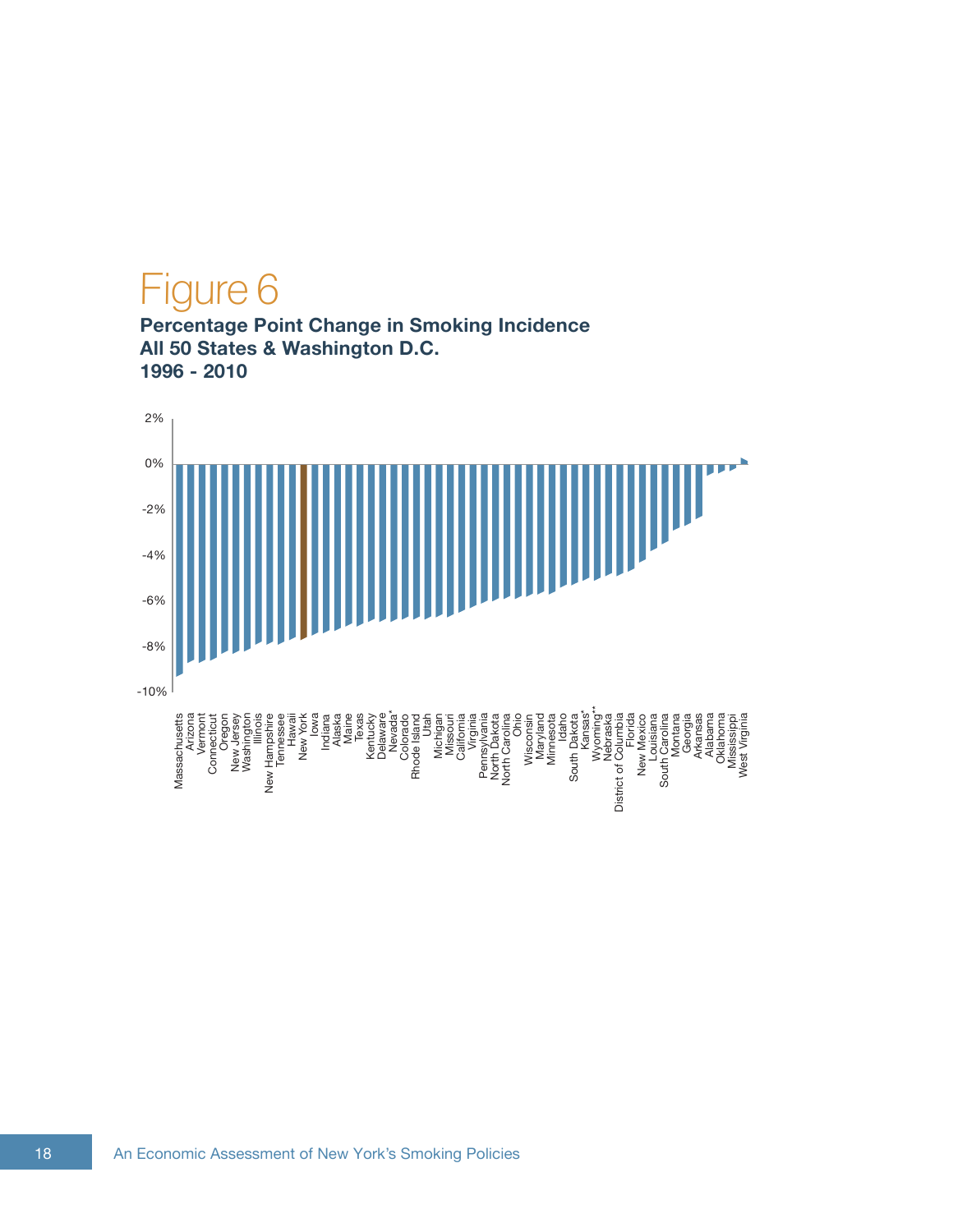## SMOKING INCIDENCE BY INCOME AND AGE

The change in smoking incidence by income group show a similar dynamic—the declines in New York are not significantly different than those states that have been experiencing similar declines in overall smoking incidence. Figure 7 presents the change in smoking incidence in New York compared to the same group of states as Table 2. The change in smoking incidence is similar across all of these states despite the wide variance in smoking policies.

## Figure 7

**Change in Smoking Incidence by Income Group New York vs. States with Similar Incidence Declines 1996 vs. 2010**31

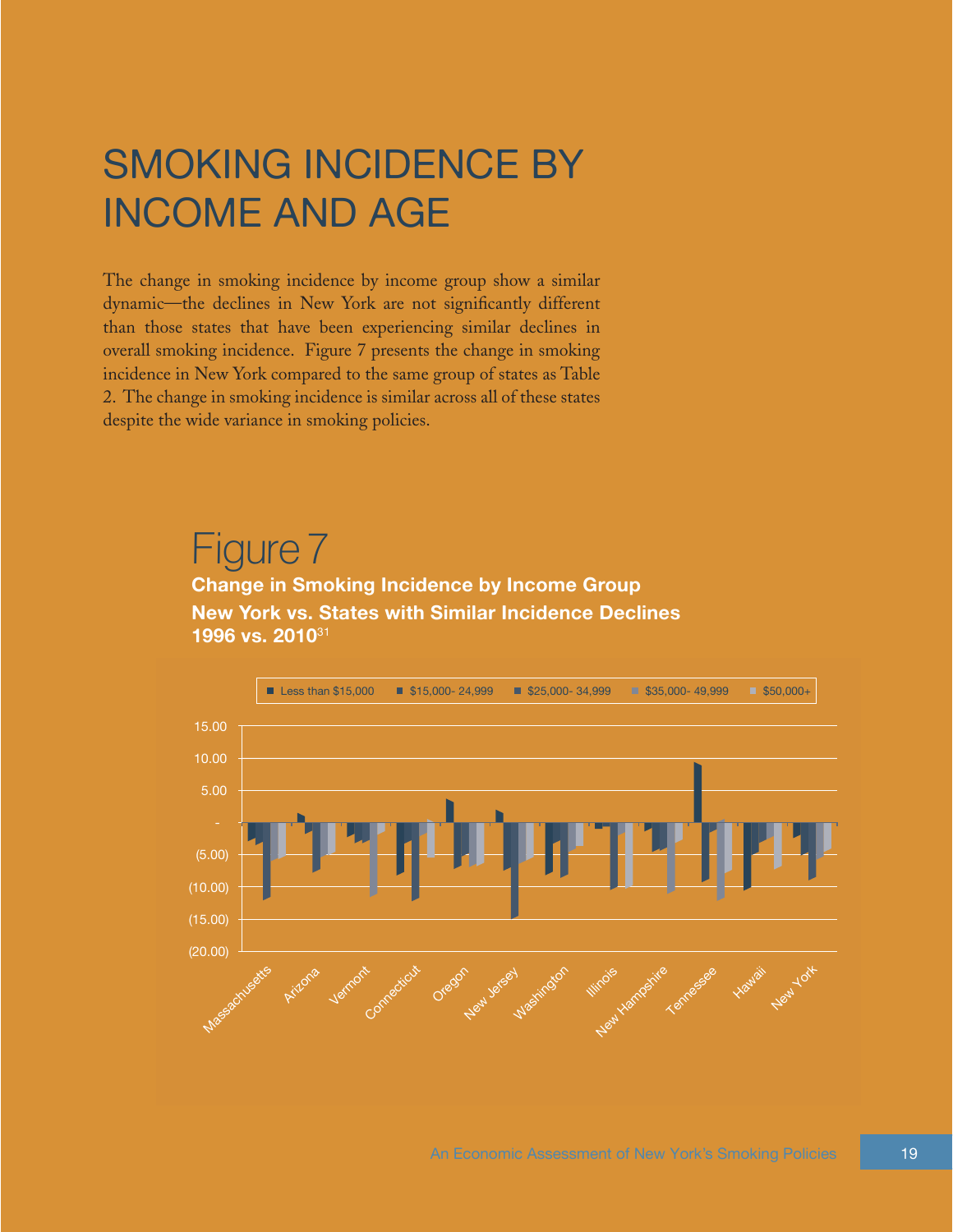New York's performance is even less flattering with respect to youth smoking incidence. The Youth Risk Behavior Survey conducted by the CDC surveys 9th through 12th graders about their participation in risky behaviors, including tobacco use. With respect to significant tobacco use, the survey asks whether the youth "smokes more than 10 cigarettes per day." Figure 8 reproduces the results for New York compared to the U.S. average in 1997 and 2011. As is evidence in Figure 8, while the average percentage of 9th through 12th graders in the U.S. who smoked more than 10 cigarettes per day fell from 13.8 percent in 1997 to 7.8 percent in 2011, it rose in New York from 15.2 percent in 1997 to 16.3 percent in 2011. Clearly, New York's more restrictive smoking policies have not been more successful based on this metric.

### Figure 8

**Percentage of Youth Who Smoked more than 10 cigarettes per day New York vs. U.S. Average 1997 and 2011**32

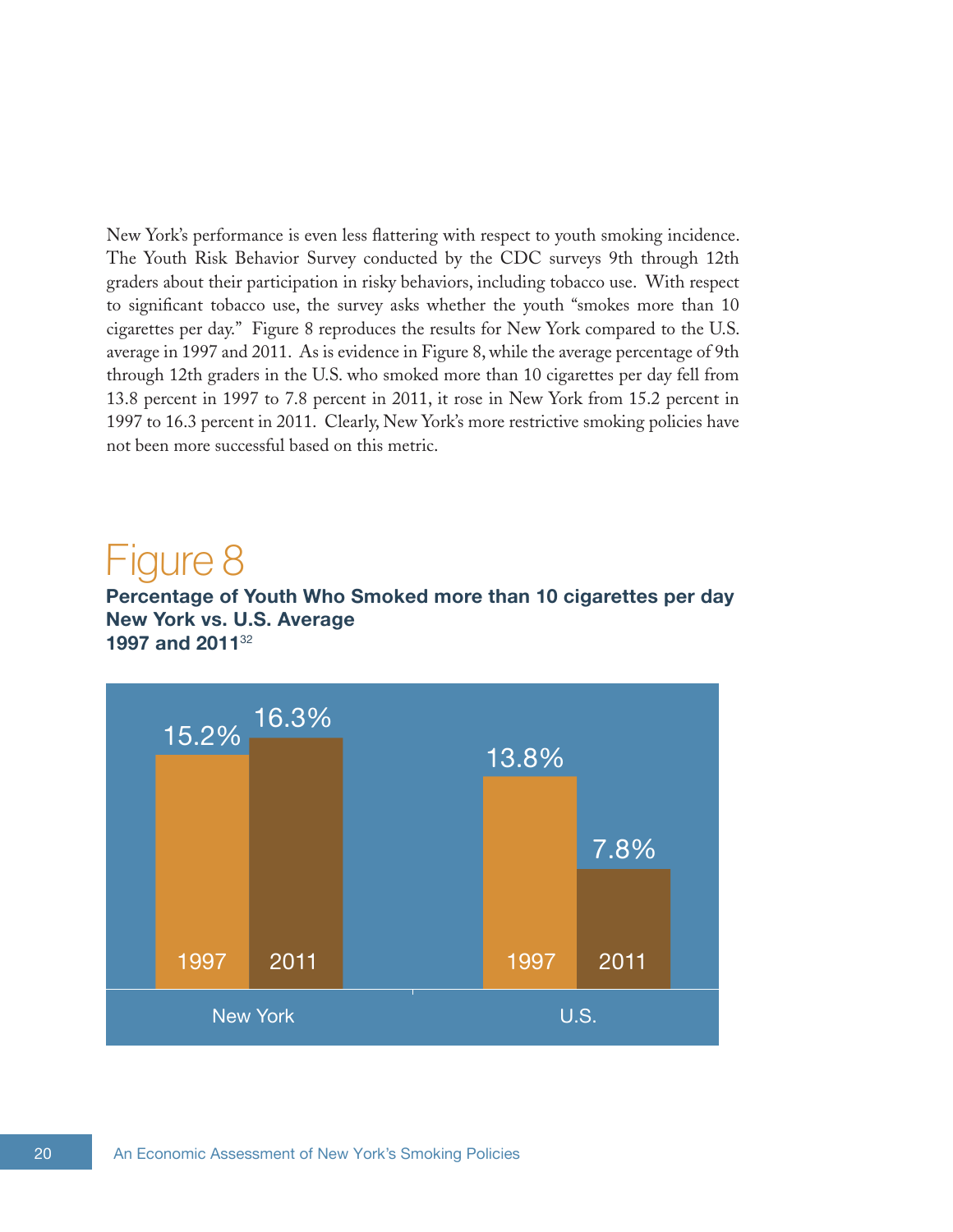# THE ADVERSE ECONOMIC IMPACT FROM EXCESSIVE CIGARETTE TAXES

Measuring the trends in total cigarette consumption requires an understanding of the trends in both taxpaid cigarette sales and illegal cigarette sales.

#### The Lure of High Illegal Profits from Criminal Activities Leads to More Criminal Activities

The incentive to engage in the illegal cigarette trade in New York has grown in tandem with the increases in cigarette taxes. The Virginia State Crime Commission documented the large profit potential created by New York's high cigarette excise taxes. According to the Virginia State Crime Commission:

*The Bureau of Alcohol, Tobacco, Firearms, and Explosives (ATF) estimates the amount of profit that a cigarette trafficker can make, taking cigarettes from Virginia to New York City, as:*

- *\$8.50 for a pack of cigarettes*
- *\$85.00 for a carton of cigarettes*
- *\$5,100.00 for a case of cigarettes*
- *\$4,080,000.00 for a single truckload of 800 cases of cigarettes.33*

The Tax Foundation, elaborating on the Virginia State Crime Commission findings noted that,

*According to an agent of the Virginia State Police, this means that illegal cigarette trafficking "now [has] a higher profit margin than cocaine, heroin, marijuana, or guns."…*

*The lesson here is that tax competition exists, and in this case can have unintended, if not violent, results*. 34

A 2011 *Government Accountability Office of the US Congress* (GAO) study also directly noted the connection between state excise tax rates and higher smuggling incentives:

*While the national average retail price of a pack of cigarettes was \$5.95 in 2010, in New York City, a pack can cost up to \$13.00 or more due to high combined state and city taxes. In contrast, a pack of cigarettes in Richmond, Virginia, can cost approximately \$5.00, due to low state cigarette taxes there. The tax differential between a case of cigarettes (typically containing 12,000 cigarettes) in New York City and Richmond is over \$3,000, creating incentives for illicit trade and profits*. 35

As both the GAO and Virginia State Crime Commission analyses illustrate, the high tax level in New York has created a large incentive for criminal organizations to engage in the illegal cigarette trade. There is a growing body of evidence that illustrates that as the incentive to engage in illegal cigarette smuggling in New York has increased, the pervasiveness of un-taxed cigarette sales has increased.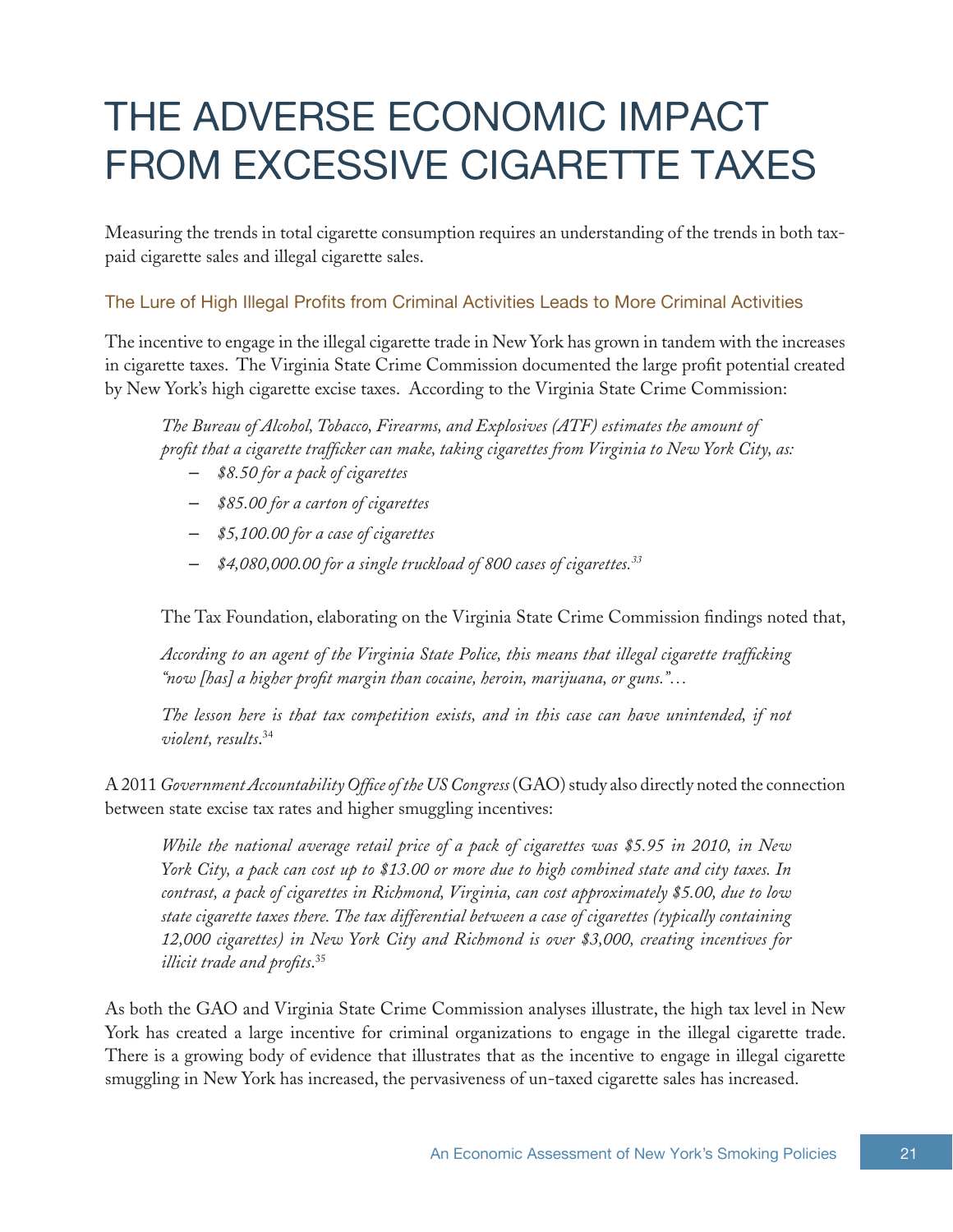## THE ILLEGAL CIGARETTE TRADE

The problem of illegal cigarette sales in New York is not a new phenomenon. Fleenor (2003) documents the long history between high taxes in New York and increased illegal activity.36 According to Fleenor, New York City:

*…imposed a temporary 1 cent per pack levy in 1938…. At the time, a pack of cigarettes cost around 15 cents. As had been predicted, this tax triggered the beginnings of border shopping, cigarette bootlegging, and ancillary crime in the city according to contemporary accounts. The state government experienced similar problems when it enacted its own tax in 1939. Even after the expiration of the temporary city levy, these problems were particularly acute in the New York City area because of its close proximity to New Jersey, which did not tax cigarettes until 1948."37* 

Fleenor (2003) continues by documenting the long historical connection between high cigarette smuggling in New York when New York's cigarette taxes were relatively high, and a decline in cigarette smuggling when New York's taxes were relatively moderate.

Based on this historical connection, it should be expected that the significant tax increases that began in 1997 (with the MSA) have led to a significant increase in illegal cigarette sales. Un-taxed cigarette sales include New Yorkers traveling to other states to purchase cigarettes; New Yorkers traveling to Native American Reservations to purchase cigarettes; and, cigarette smuggling networks that illegally bring untaxed cigarettes or cigarettes from lower-taxed areas to New York.

For instance, according to a March 2006 New York State Department of Health study:

*Purchasing low price or untaxed cigarettes is common among smokers in New York. The most common source of cigarette tax avoidance in New York is purchasing from Indian reservations, especially in the western areas of the state. This behavior undermines the state's efforts to prevent and reduce tobacco use. Cigarette tax avoidance not only reduces smokers' incentives to quit smoking or reduce the amount they smoke, but it also results in a significant loss of state tax revenue that could be devoted to public health interventions aimed at reducing smoking. Lost revenue due to unpaid cigarette taxes also deprives the state of resources to address other public health issues.38*

An editorial written by New York Congressman Peter King similarly confirms the large smuggling problem created by high cigarette excise taxes; and the many sources of the contraband problem. Specifically, Representative King noted that:

*…as cigarette taxes have risen—in New York, for example, taxes have increased by more than \$3.00 per pack in the last decade—store owners often bypass the wholesaler, acquiring and selling counterfeit-stamped cigarettes. This allows the smuggler and retailer to sell at substantial discounts—and still profit thanks to the margin created by unpaid taxes…*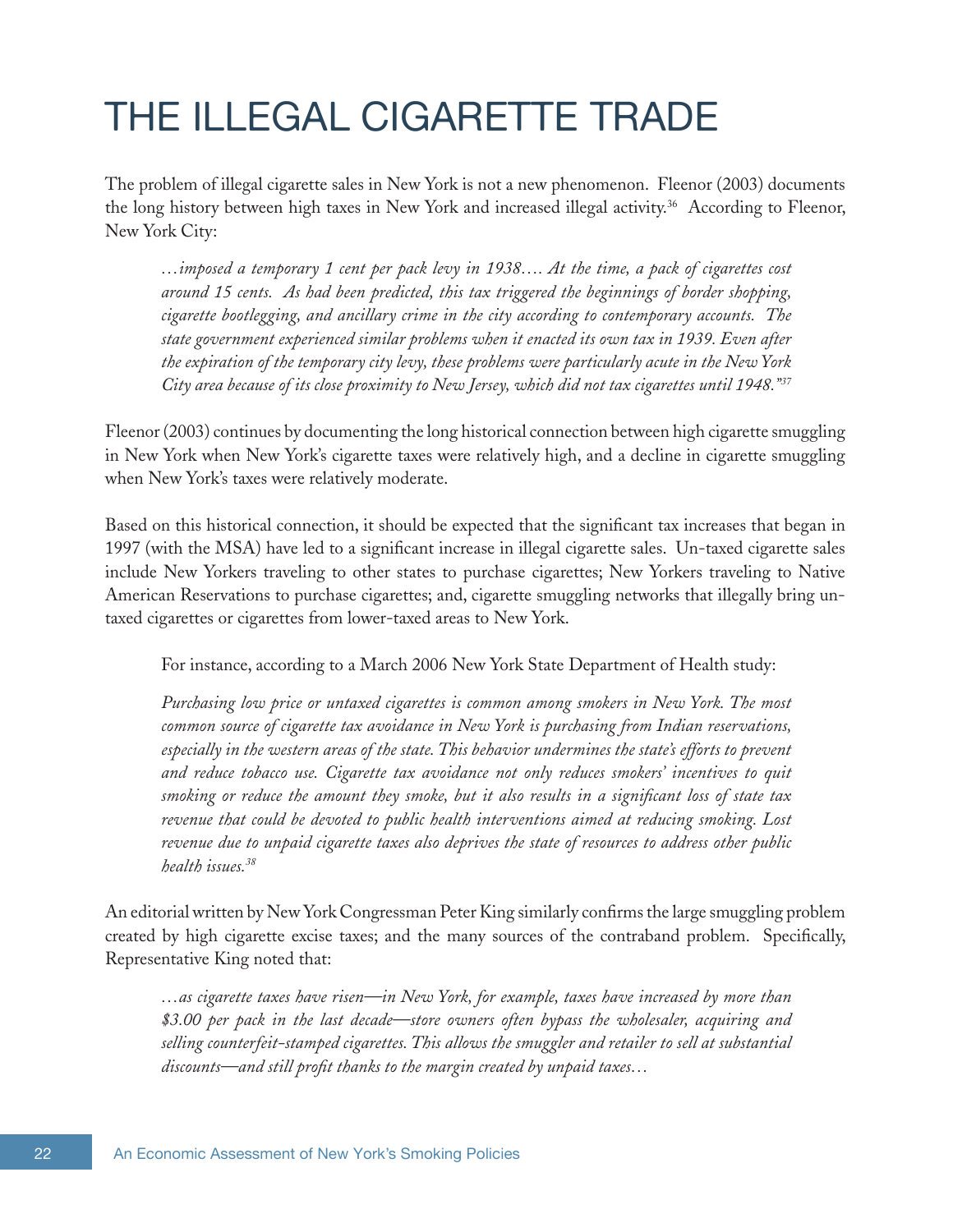*The result of all this is that governments lose badly needed revenue. For example, in New York State, where an estimated 26 million packs of cigarettes are sold each month, the state Department of Health estimates that Albany loses \$55 million-\$99 million per month in uncollected cigarette taxes. That's \$660 million-\$1.2 billion per year.*

*Nationwide, the annual loss is estimated at \$5 billion at the state level, and a further \$3.8 billion loss at the federal level.39*

A more recent study by Kurti et. al. (2012) examined the pervasiveness of illegal cigarettes in a lower-income area of New York City (South Bronx) finding:

*… that 76.2 percent of cigarette packs collected avoided the combined New York City and State tax. More specifically, 57.9 percent were untaxed (counterfeit or bearing no tax stamp), for 15.8 percent taxes were paid outside of New York City (including other states and New York State only). Only 19.4 percent of tax stamps collected indicated that New York City and New York State taxes were paid. 4.4 percent of the cigarette packs could not be analysed because the tax stamps were not discernible. The finding that the majority of cigarettes did not have a tax stamp or bore a counterfeit tax stamp suggests that these cigarettes were being bootlegged, most likely from Native American Reservations.40*

Given the profit potential created by New York's exceptionally high tax rates, the large numbers of untaxed cigarette sales that are estimated to occur in New York are not surprising. Being illegal, these activities can only be surmised, but these estimates illustrate that untaxed sales have been growing concurrent with the rising New York tax burden.

Lafaive and Nesbit (2010) updated an earlier study that estimated the total amount of smuggled cigarettes by state.41 With respect to New York, smuggled cigarettes represented 35.8 percent of total consumption in 2006 (prior to New York's highest cigarette excise tax rate in the nation) and New York had the 5th largest amount of smuggled cigarettes as a share of total consumption.42 By 2009, New York's estimated smuggling was 47.5 percent, or the 2nd largest amount of smuggled cigarettes as a share of total consumption.<sup>43</sup> Between 2006 and 2009, the state excise tax rate was raised from \$1.50 per pack to \$2.75 per pack.

The Lafaive and Nesbit estimates are also in line with other estimates of total smuggled cigarettes in New York. According to the *New York Post*, as of 2012 "The Sheriff's unit of the city Finance Department that conducted a sweep of 1,700 stores licensed to sell tobacco products found an astounding 42 percent either peddling untaxed cigarettes or using counterfeit stamps to duck the combined \$5.85 city-state tax…."44 Consistent with Lafaive and Nesbit, the share of untaxed cigarettes was slightly less in 2006. According to the New York City Independent Budget Office (2007), "Although 27 percent of city smokers reported buying under-taxed tobacco, the state percentage is larger—with more than 34 percent paying less for their cigarettes some or all of the time."<sup>45</sup>

A 2009 study by the New York Association of Convenience Stores (NYACS) estimated the total share of untaxed cigarettes in New York State between Fiscal Year 2001-02 through Fiscal Year 2008-09, which was updated for FY2010-11 by a separate firm in 2012. These results are reproduced as Figure 9. The NYACS studies confirm the previous findings—that untaxed cigarettes are a large and growing problem for New York.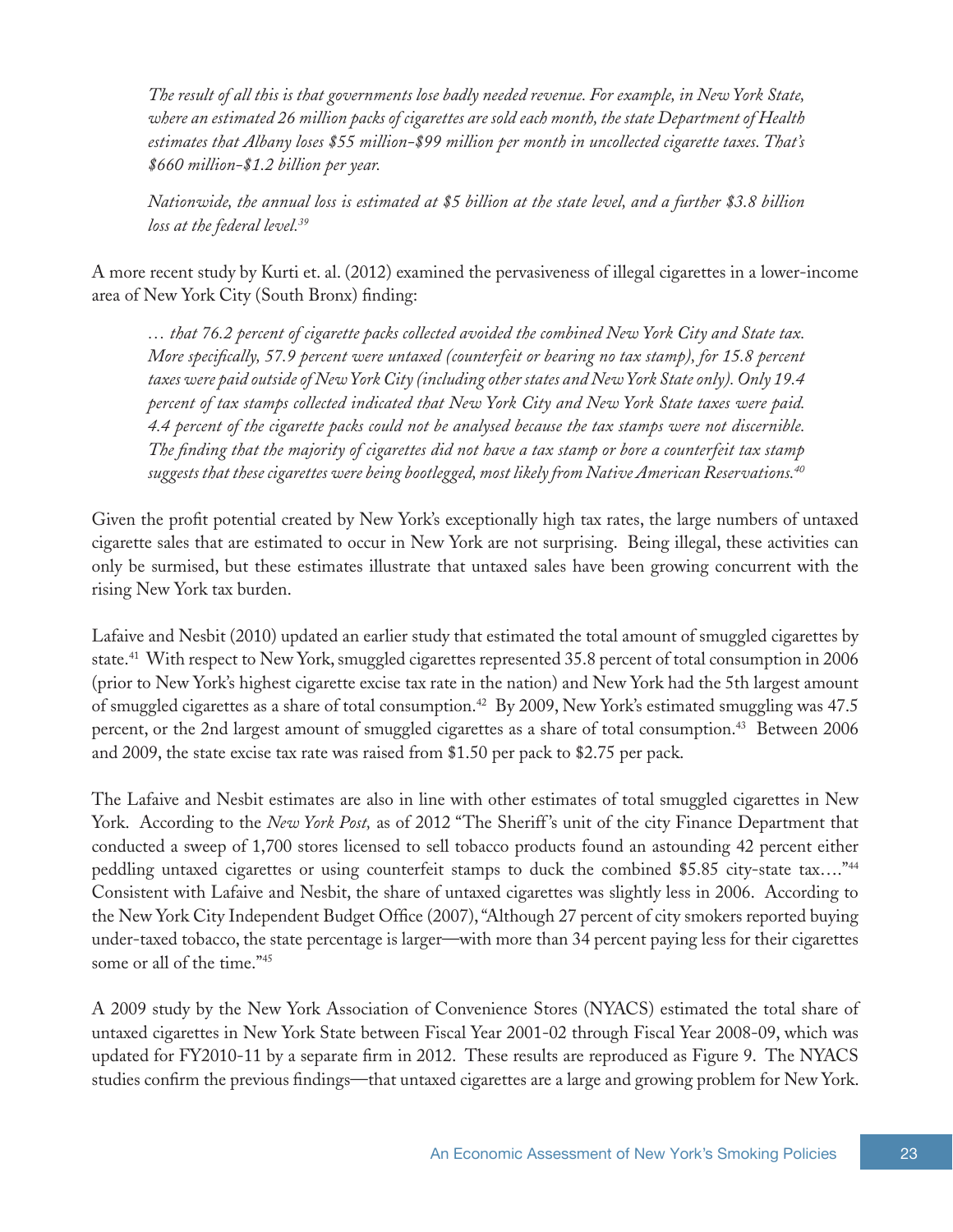### Figure 9 **Untaxed Sales Estimated Share of New York State Total Cigarette Demand FY2002 - FY2011**46

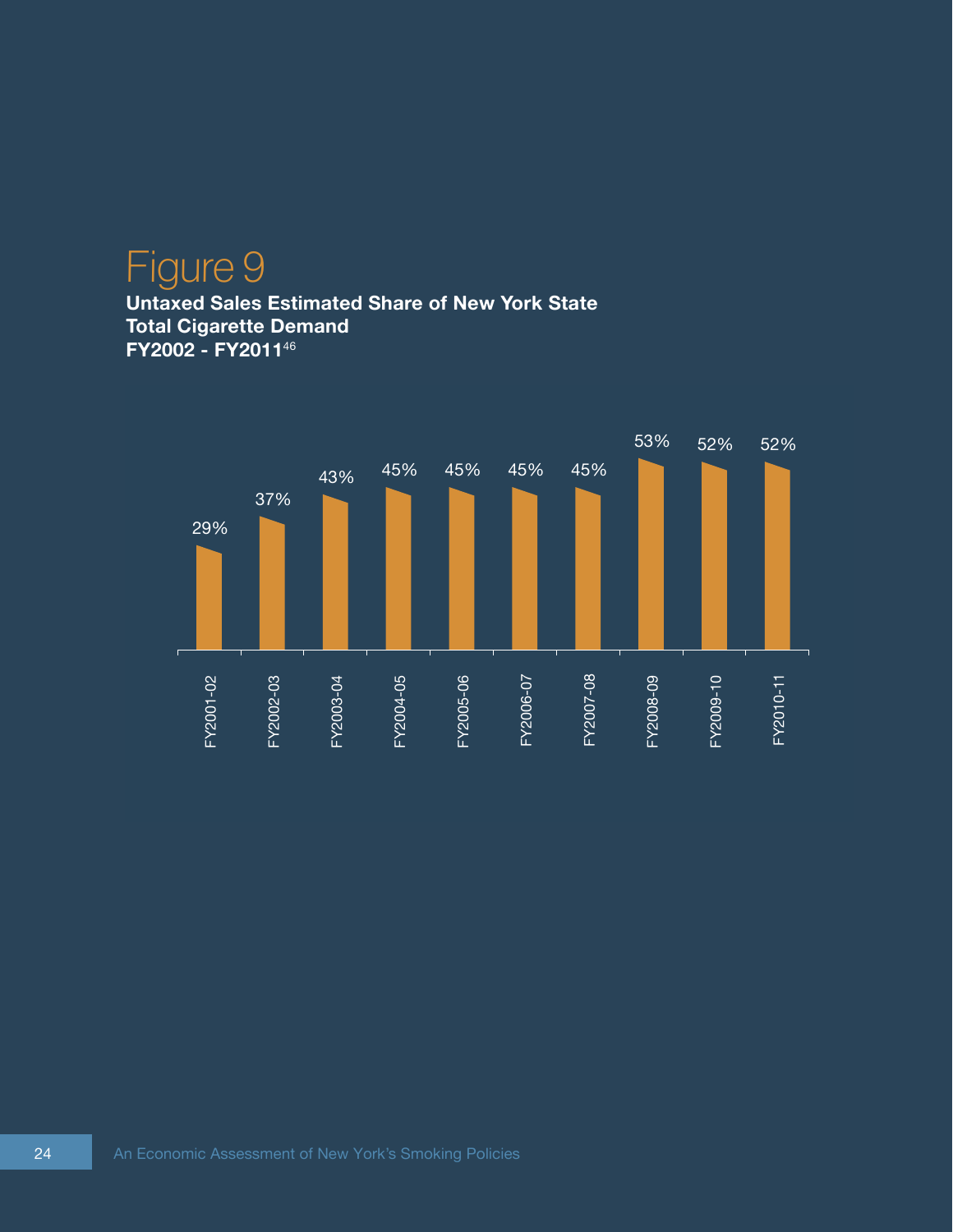#### Lost Revenues for Law-Abiding Retailers and New York State

High cigarette taxes also impose large economic burdens on legitimate retailers in New York as well as the state government.

For instance, Farrelly et. al. (2012) estimate that the estimated lost revenue is tremendous:

*The comparison between daily sales per smoker in the United States to self-reported daily cigarette consumption indicates that smokers underreport consumption by 32 percent (17.6 compared to 11.9 cigarettes per day)…. This translates to adjusting self-reported cigarettes per day by 1.48 (1/(1−0.32)). Daily sales per smoker in New York are nearly half of what they are nationally (8.4 cigarettes per day). Self-reported daily consumption is 10.3 cigarettes per day before adjusting for underreporting and 15.2 cigarettes per day with the adjustment. In other words, on average, 6.8 cigarettes per smoker per day are purchased outside of New York's tax jurisdiction. This translates to 124 packs per smoker per year or a \$541 in lost tax revenue each year for every smoker. Given that the prevalence of smoking in New York is 17.6 percent in 2010, which translates to 2.65 million smokers, the total lost revenue is \$1.4 billion per year. 47*

For perspective, total 2010 tax collections in New York was \$63.8 billion.<sup>48</sup> In other words, the lost cigarette revenues in 2010 were equal to 2.2 percent of total New York tax revenues for that year. This loss is not a one-time event either. These losses occur each and every year.

A New York Association of Convenience Stores (NYACS) study found that if not for cigarette sales in the illegal market, cigarette retailing could be contributing nearly 13 thousand jobs, almost \$500 million in wages, and \$1.1 billion toward New York's economy—double its current contribution.49 A New York State Department of Health study found that "57 percent of smokers in New York purchased cigarettes at least once from any low-tax or untaxed source, while 37 percent purchased low-tax or untaxed cigarettes regularly…"50

Beyond the impact from lost revenues to the government, and increased revenues to criminal and terrorist organizations, counterfeit cigarettes also create additional health risks. According to an article in the *Richmond Times Dispatch*, "The ATF [Bureau of Alcohol, Tobacco, Firearms and Explosives] says the sale of counterfeit cigarettes is a growing problem. Illegally imported cigarettes can contain ingredients that can make them even more harmful to health than genuine cigarettes."<sup>51</sup>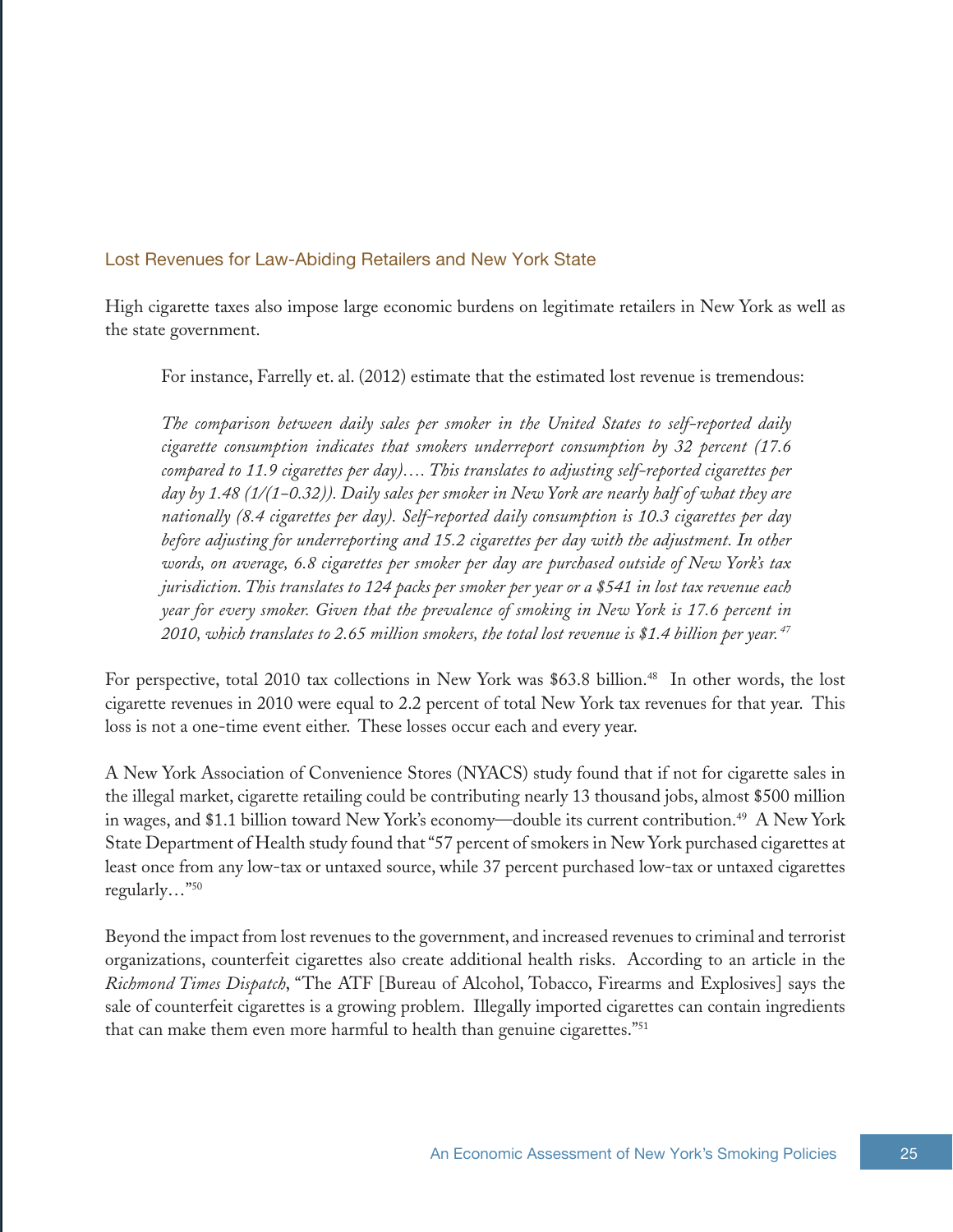#### Adverse Impact on Low-income Smokers

The adverse economic impact is not contained just to retailers or the government. A *New York Times* article reported that "Low-income smokers in New York spend 25 percent of their income on cigarettes, according to a new study, which led advocates for smokers' rights to say it proved high taxes were regressive and ineffective."52

Farrelly et. al. (2012) concurs arguing that:

*In 2010–2011, smokers nationally spent 8.8 percent of their household income on cigarettes, whereas smokers in New York spend 12.0 percent. This difference varies markedly by income level, especially in New York. New York smokers in the lowest income category spent roughly one-fifth (23.6 percent) of their household income on cigarettes, compared to 14.2 percent nationally for smokers with comparable income. The middle-income group spent 5.4 percent of their income on cigarettes in New York and 4.3 percent nationally. Smokers in the highest income group spent 2.2 percent of their income on cigarettes in New York and 2.0 percent nationally….*

*The key finding of this study is that cigarette excise taxes impose a significant financial burden on low-income smokers in New York State.53*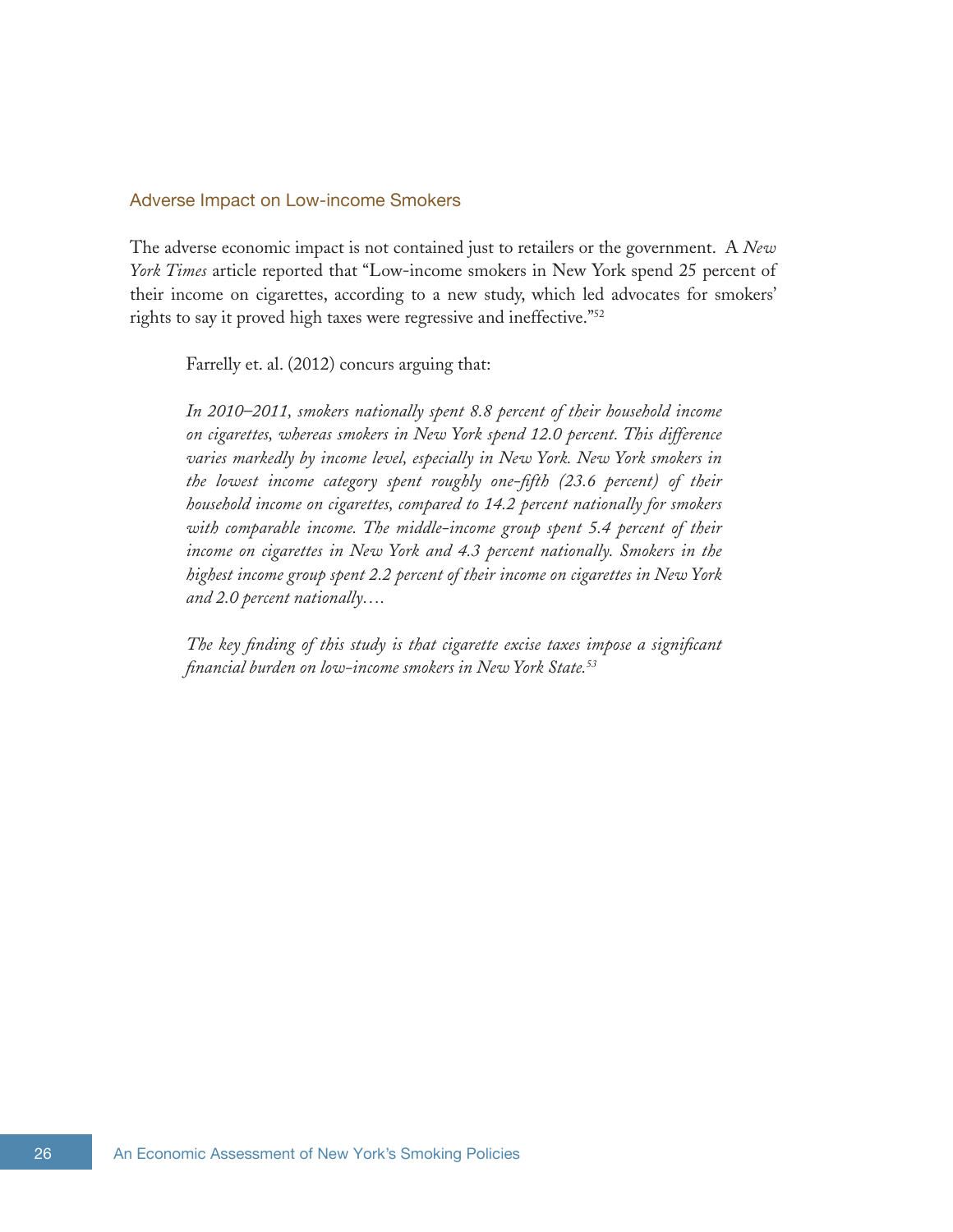## TAX-PAID SALES VERSUS TOTAL CIGARETTE CONSUMPTION

We estimated the total taxed plus untaxed per capita consumption over time to examine the impact that New York's smoking policies have had on total cigarette consumption. The different estimates of untaxed sales provide different values for demand—but the overall patterns are the same. Per capita tax-paid sales have declined dramatically in tandem with the excise tax increases and more restrictive smoking regulations. Accounting for per capita untaxed cigarette sales changes this story—total consumption has fallen significantly less than expected in response to New York's restrictive smoking policies. Figure 10 illustrates this trend using the NYACS estimated untaxed sales percentage (with the latest estimates being for FY2010-11) and the Tax Burden on Tobacco per capita tax paid sales data between FY 2001-02 through FY 2010-11.54

### Figure 10 **New York Tax Paid Sales and Estimated Untaxed Sales FY 2001-02 through FY 2010-11**<sup>55</sup>

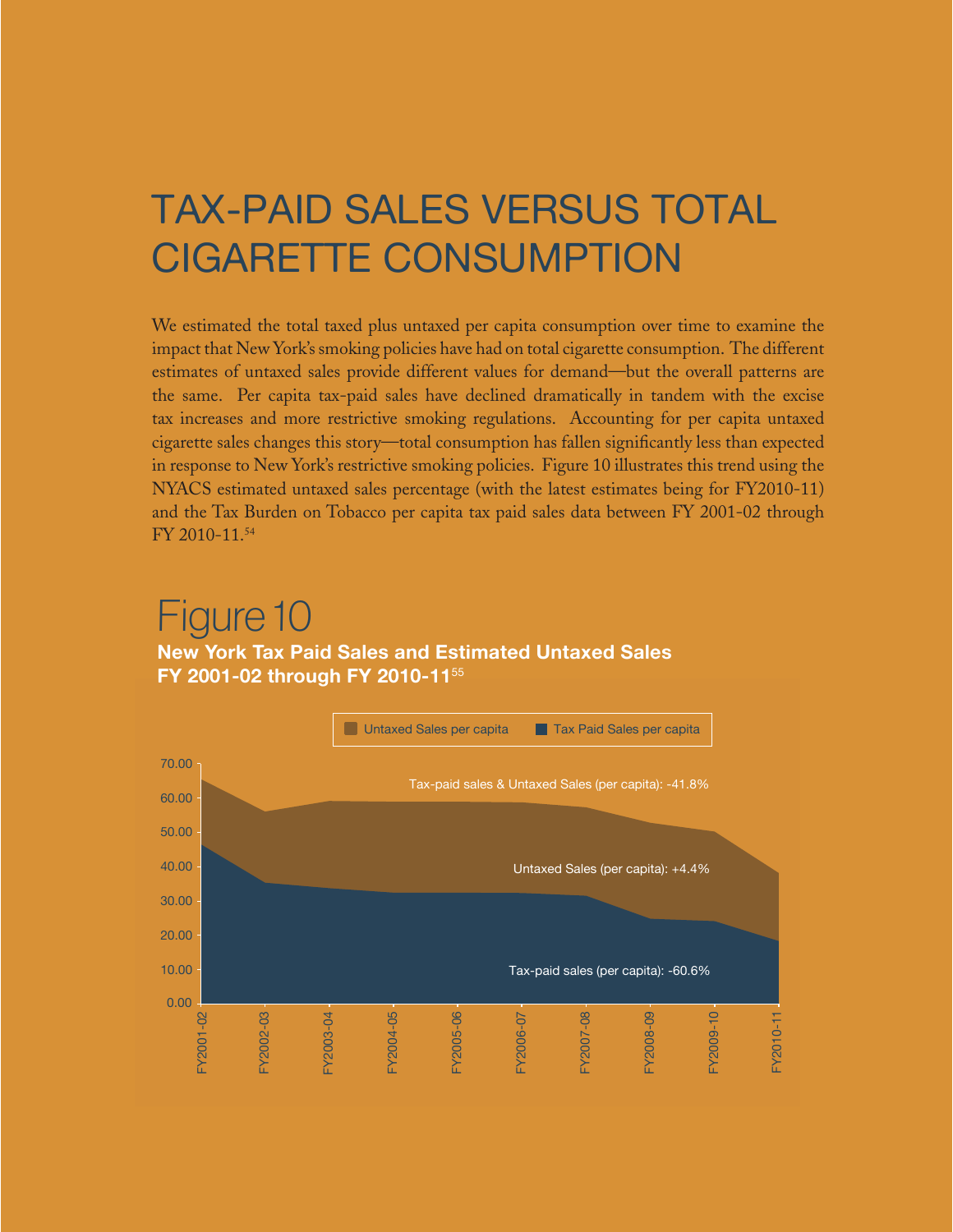Based on data from the Tax Burden on Tobacco, national adult cigarette sales per capita declined 36.2 percent between FY2001-02 and FY2010-11, while in New York, per capita tax-paid sales have declined a much larger 60.6 percent. However, including the estimated untaxed sales per capita we find that total cigarette consumption per capita in New York declined 41.8 percent – much closer to the national average. Figure 11 displays this visually. As illustrated in Figure 11, New York's 41.8 percent decline in total per capita cigarette consumption is slightly below than the decline in national adult per capita sales over the same time period (a decline of 36.2 percent).

### Figure 11

**New York Tax Paid Sales Per Capita plus Estimated Untaxed Sales Per Capita Compared t0 National Adult Per Capita Sales FY 2001-02 through FY 2010-11 (scaled to 1.00 as of FY2001-02)**

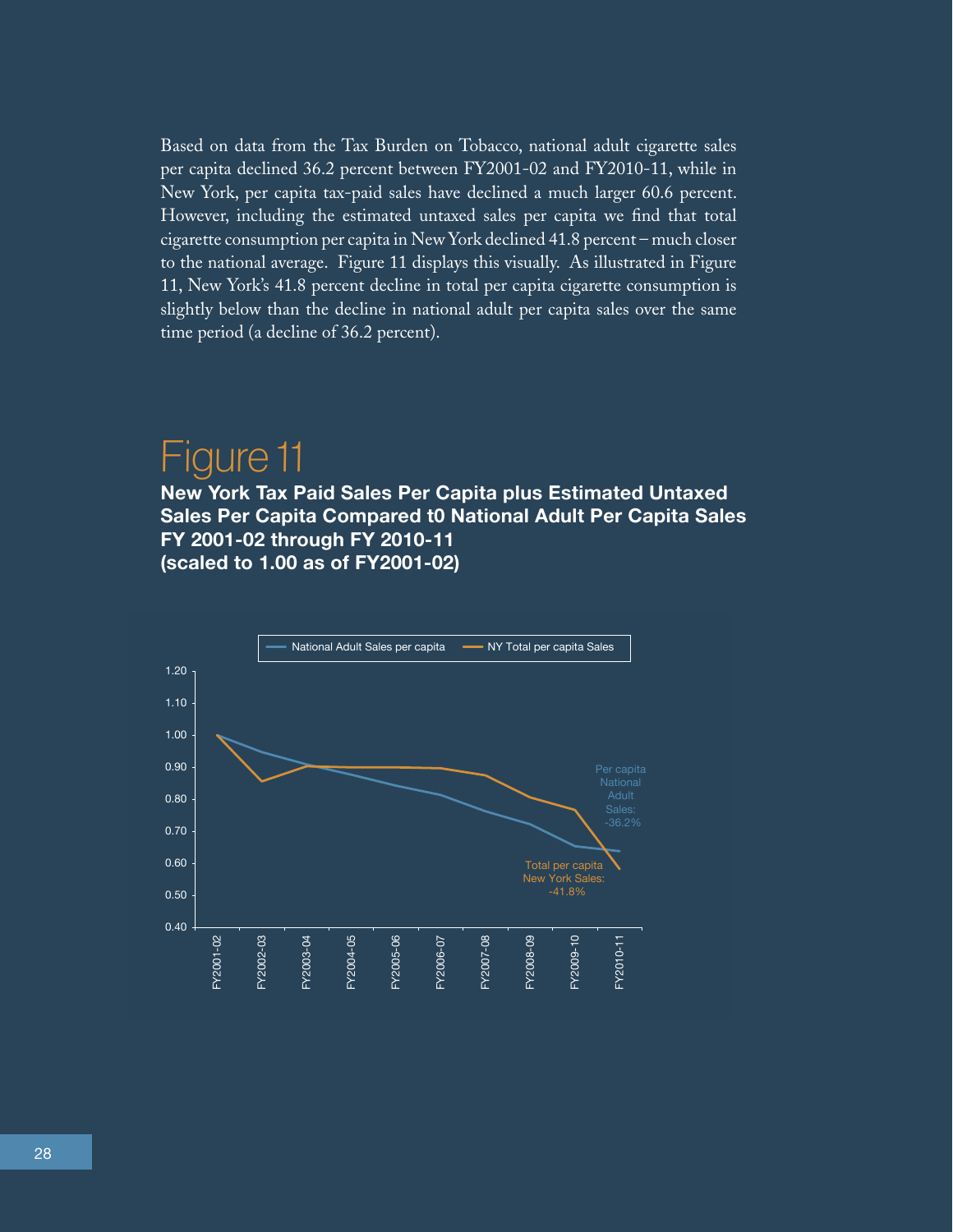## WHAT ABOUT ANTI-SMOKING EXPENDITURES?

New York's expenditure levels on tobacco control were significantly reduced in FY 2008-09. One possible explanation for New York's inability to generate a significantly steeper decline in smoking incidence and cigarette sales is this decline in anti-tobacco expenditures by the state. According to RTI International:

*From fiscal year (FY) 2008–2009 to FY 2011–2012, the New York Tobacco Control Program's (NY TCP's) budget was reduced more than 50 percent, from \$84 million to \$41.4 million.*<sup>56</sup>

The decline in tobacco funding is consistent with the American Lung Association's review of smoking policy, which gave New York an "F" for tobacco spending.<sup>57</sup>

However, the reduction in smoking incidence in New York did not outperform the nation during the period when anti-tobacco spending was higher, and Figure 11 even suggests that smoking may have declined faster that the national average from 2008 to 2011, i.e. during the period when anti-tobacco expenditures were reduced. New York's similar decline in smoking incidence compared to other states with significantly lower taxes both during the time when its anti-tobacco spending was higher and when its anti-tobacco spending was lower raises doubts regarding the decline in anti-tobacco spending as a central cause of New York's smoking incidence performance.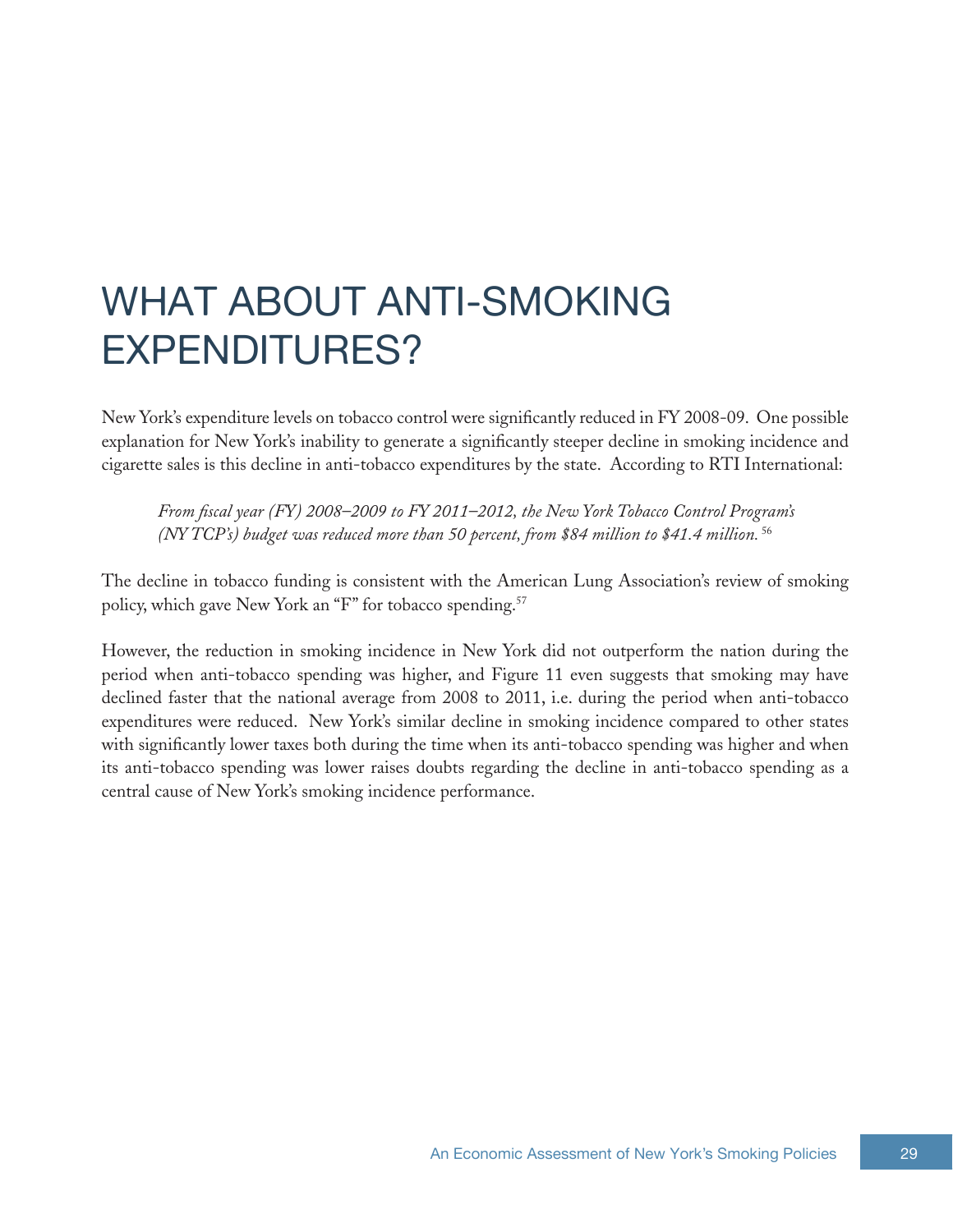## CONCLUSION: NEW YORK'S SMOKING POLICIES ARE NOT A TOBACCO CONTROL SUCCESS STORY

As illustrated above, New York has implemented the most burdensome total tax levels along with significant smoking restrictions compared with other U.S. states. Yet, despite these policies New York is not a top performer in terms of reducing smoking.

New York's smoking rate declines are in line with the rest of the country, even compared with several low tax states. New York's very restrictive smoking bans yield no greater results than any other states with varying degrees of smoking restrictions. Further, New York has driven many smokers to illicit cigarettes, which creates a sizable and costly burden on New York's law enforcement. When comparing New York to other more moderately taxed states with equal or lesser restrictions, the question arises: "Should we create the social distortions and pay for higher government enforcement costs to achieve the same results as those states with lower taxes and restrictions?"

Others should be wary of the New York example. The New York case study provides reason to reconsider the wisdom of implementing overly burdensome taxes and regulations on cigarettes, arguing instead for a more reasonable or incremental approach to cigarette policy.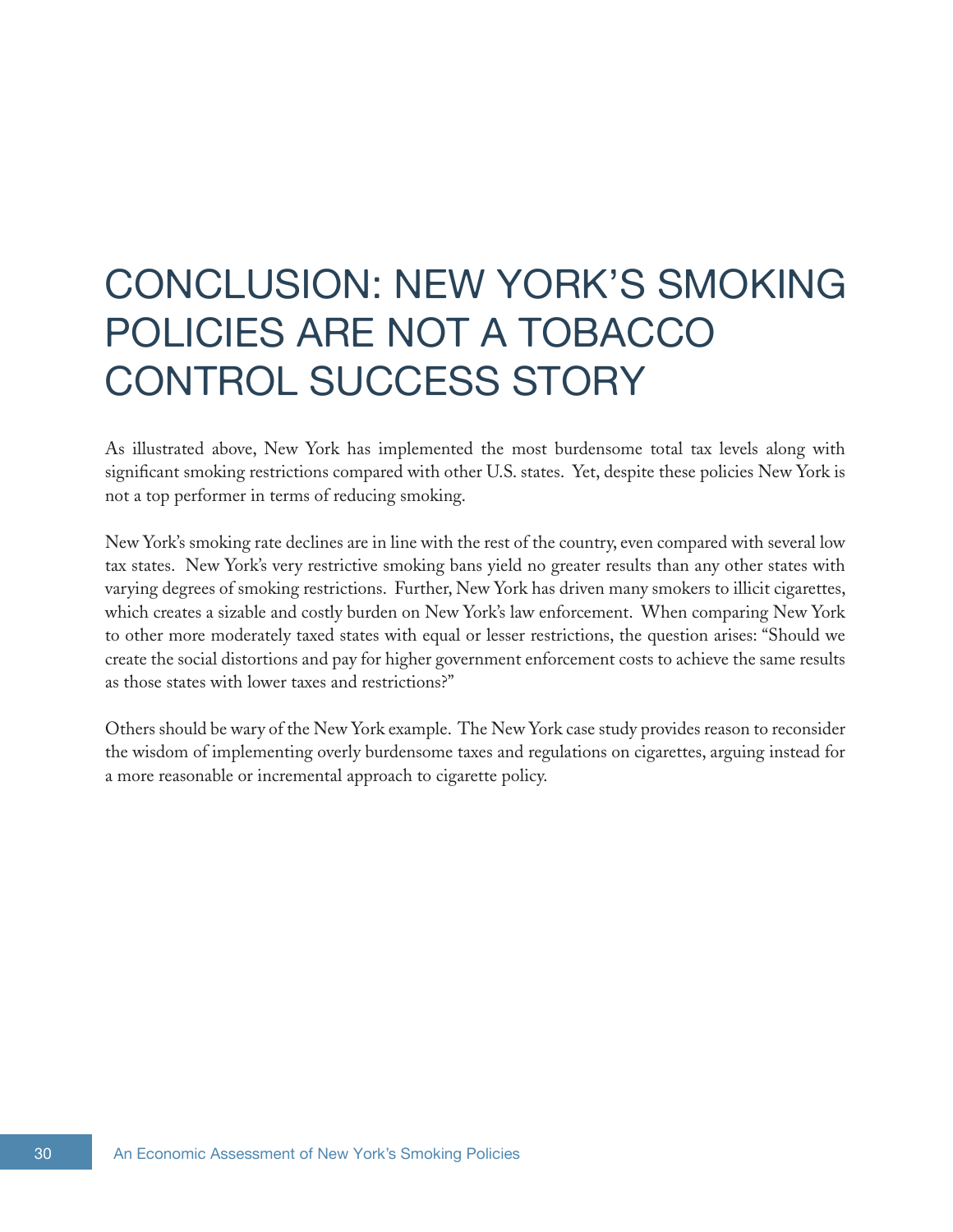## ENDNOTES

- 1 Youth Risk Behavior Survey, Centers for Disease Control; [http://www.cdc.gov/healthyyouth/yrbs/factsheets/](http://www.cdc.gov/healthyyouth/yrbs/factsheets/index.htm) [index.htm](http://www.cdc.gov/healthyyouth/yrbs/factsheets/index.htm).
- 2 O'Connor, Brian P. (2009) "An Update Additional Cigarette Tax Revenue Sources for New York State" New York Association of Convenience Stores; [http://www.nyacs.org/documents/09OConnortaxstudyupdate.](http://www.nyacs.org/documents/09OConnortaxstudyupdate.pdf) [pdf](http://www.nyacs.org/documents/09OConnortaxstudyupdate.pdf); John Dunham Associates (2012) "An Examination of Cigarette Sales in New York State By Source: 2011" New York Association of Convenience Stores, October 10; [http://www.nyacs.org/documents/](http://www.nyacs.org/documents/JohnDunhamCigTaxEvasionReportOct2012.pdf) [JohnDunhamCigTaxEvasionReportOct2012.pdf](http://www.nyacs.org/documents/JohnDunhamCigTaxEvasionReportOct2012.pdf); and Lafaive, Michael and Nesbit, Todd (2010) "Cigarette Taxes and Smuggling 2010" Mackinac Center For Public Policy.
- 3 Orzechowski, Bill and Walker, Rob, *The Tax Burden on Tobacco,* Vol. 46, 2011.
- 4 John Dunham Associates (2012) "An Examination of Cigarette Sales in New York State By Source: 2011" New York Association of Convenience Stores, October 10; [http://www.nyacs.org/documents/](http://www.nyacs.org/documents/JohnDunhamCigTaxEvasionReportOct2012.pdf) [JohnDunhamCigTaxEvasionReportOct2012.pdf](http://www.nyacs.org/documents/JohnDunhamCigTaxEvasionReportOct2012.pdf).
- 5 (2012) "Poor Smokers in New York State Spend 25% of Income on Cigarettes, Study Finds" the *New York Times,* September 19; [http://www.nytimes.com/2012/09/20/nyregion/poor-smokers-in-new-york-state](http://www.nytimes.com/2012/09/20/nyregion/poor-smokers-in-new-york-state-spend-25-of-income-on-cigarettes-study-says.html?_r=0)[spend-25-of-income-on-cigarettes-study-says.html?\\_r=0.](http://www.nytimes.com/2012/09/20/nyregion/poor-smokers-in-new-york-state-spend-25-of-income-on-cigarettes-study-says.html?_r=0)
- 6 Farrelly MC, Nonnemaker JM, Watson KA (2012) "The Consequences of High Cigarette Excise Taxes for Low-Income Smokers." PLoS ONE 7(9): e43838. doi:10.1371/journal.pone.0043838.
- 7 "Priority Area: Tobacco Use the Burden of Tobacco Use and Secondhand Smoke"; http://www.health.ny.gov/ prevention/prevention\_agenda/tobacco\_use/
- 8 "Leading the Way Toward a tobacco-free Society" New York State Tobacco Control Program, 2010–2013; [http://www.health.ny.gov/prevention/tobacco\\_control/docs/leading\\_the\\_way\\_2010-2013.pdf](http://www.health.ny.gov/prevention/tobacco_control/docs/leading_the_way_2010-2013.pdf).
- 9 Some organizations, such as the American Lung Association, also advocates for public expenditures on antismoking policies.
- 10 <http://www.nyc.gov/html/doh/html/smoke/smoke2-legal.shtml>.
- 11 <http://www.nyc.gov/html/doh/html/smoke/smoke2-legal.shtml>; and Ossad Jordana (2011) "New York City outdoor smoking ban begins" CNN US, May 23; [http://articles.cnn.com/2011-05-23/us/new.york.smoking.](http://articles.cnn.com/2011-05-23/us/new.york.smoking.ban_1_smoking-on-public-beaches-smoking-ban-secondhand-smoke?_s=PM:US) [ban\\_1\\_smoking-on-public-beaches-smoking-ban-secondhand-smoke?\\_s=PM:US](http://articles.cnn.com/2011-05-23/us/new.york.smoking.ban_1_smoking-on-public-beaches-smoking-ban-secondhand-smoke?_s=PM:US).
- 12 State Cigarette Excise Tax Rates & Rankings, Campaign for Tobacco Free Kids, July 6, 2012; [http://www.](http://www.tobaccofreekids.org/research/factsheets/pdf/0097.pdf) [tobaccofreekids.org/research/factsheets/pdf/0097.pdf](http://www.tobaccofreekids.org/research/factsheets/pdf/0097.pdf).
- 13 Ibid.
- 14 Orzechowski, Bill and Walker, Rob, *The Tax Burden on Tobacco,* Vol. 46, 2011.
- 15 <http://ny.rand.org/stats/govtfin/salestax.html>
- 16 Author calculations based on pricing data from Orzechowski, Bill and Walker, Rob, *The Tax Burden on Tobacco,* Vol. 46, 2011; and sales tax rates from<http://ny.rand.org/stats/govtfin/salestax.html>.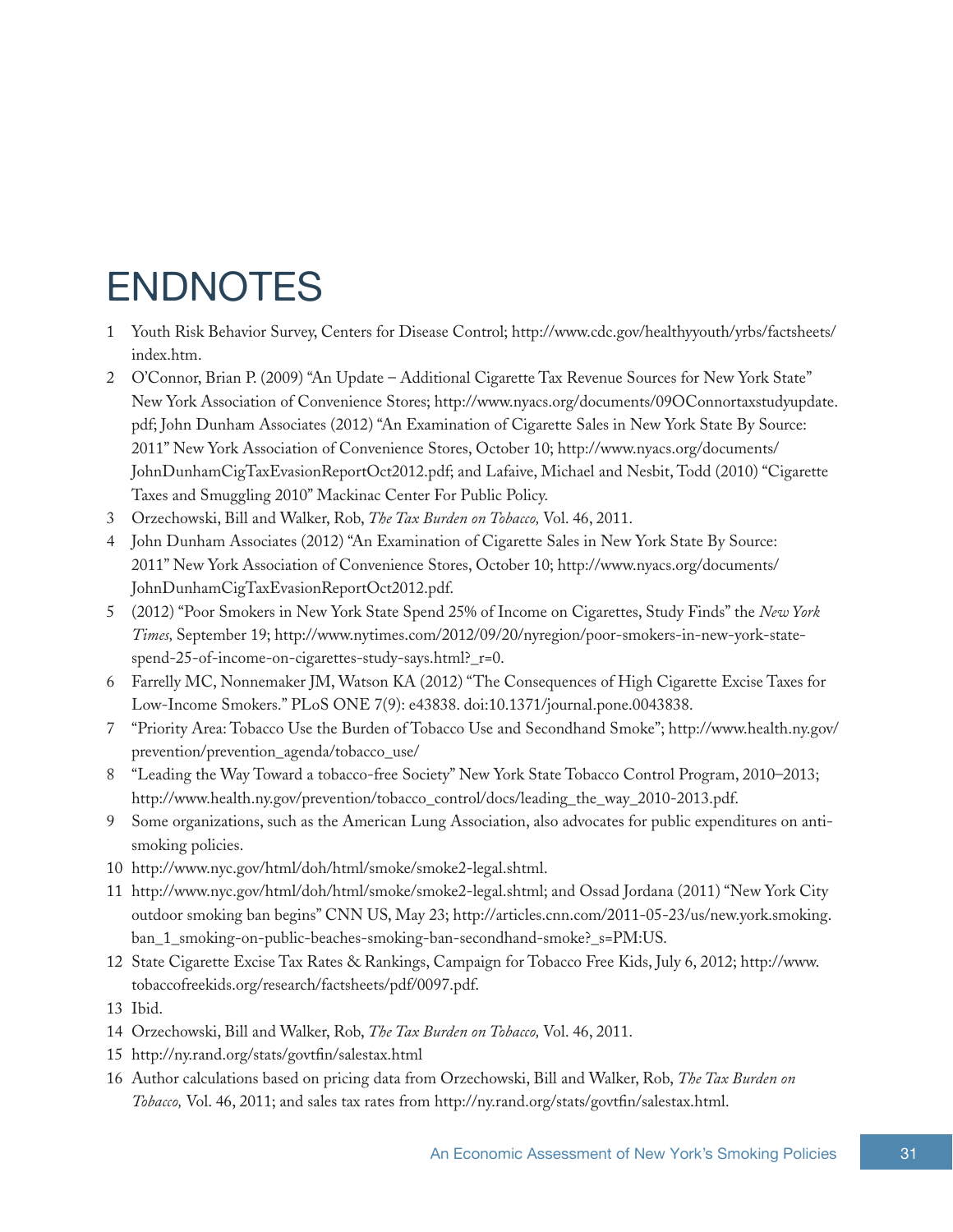- 17 Calculations based on Orzechowski, Bill and Walker, Rob, *The Tax Burden on Tobacco,* Vol. 46, 2011.
- 18 <http://www.nyc.gov/html/doh/html/smoke/smoke2-legal.shtml>.
- 19 Curley, Ann J. (2010) "CDC urges 50-state anti-smoking effort" CNN.com, April 22; [http://www.cnn.](http://www.cnn.com/2010/HEALTH/04/22/cdc.smoking.report/index.html) [com/2010/HEALTH/04/22/cdc.smoking.report/index.html.](http://www.cnn.com/2010/HEALTH/04/22/cdc.smoking.report/index.html)
- 20 [http://www.cdc.gov/tobacco/data\\_statistics/state\\_data/state\\_highlights/2010/states/new\\_york/index.htm](http://www.cdc.gov/tobacco/data_statistics/state_data/state_highlights/2010/states/new_york/index.htm).
- 21 Ibid.
- 22 Ibid.
- 23 <http://www.nyc.gov/html/doh/html/smoke/smoke2-legal.shtml>; and Ossad Jordana (2011) "New York City outdoor smoking ban begins" CNN US, May 23; [http://articles.cnn.com/2011-05-23/us/new.york.smoking.](http://articles.cnn.com/2011-05-23/us/new.york.smoking.ban_1_smoking-on-public-beaches-smoking-ban-secondhand-smoke?_s=PM:US) [ban\\_1\\_smoking-on-public-beaches-smoking-ban-secondhand-smoke?\\_s=PM:US](http://articles.cnn.com/2011-05-23/us/new.york.smoking.ban_1_smoking-on-public-beaches-smoking-ban-secondhand-smoke?_s=PM:US).
- 24 Ruger William P. & Sorens Jason (2009) "Freedom in the 50 states: An index of personal and economic freedom" Mercatus Center at George Mason University February; [http://mercatus.org/sites/default/files/](http://mercatus.org/sites/default/files/publication/Freedom_in_the_50_States.pdf) [publication/Freedom\\_in\\_the\\_50\\_States.pdf](http://mercatus.org/sites/default/files/publication/Freedom_in_the_50_States.pdf).
- 25 "State Cigarette Tax Increase of \$1.25 Protects Public Health: Will Result in 140,000 Fewer Smokers in New York"; [http://www.health.ny.gov/press/releases/2008/2008-04-11\\_cigarette\\_tax\\_increase\\_protects\\_public\\_](http://www.health.ny.gov/press/releases/2008/2008-04-11_cigarette_tax_increase_protects_public_health.htm) [health.htm](http://www.health.ny.gov/press/releases/2008/2008-04-11_cigarette_tax_increase_protects_public_health.htm).
- 26 Orzechowski, Bill and Walker, Rob, *The Tax Burden on Tobacco,* Vol. 46, 2011.
- 27 RTI International (2011) "2011 Independent Evaluation Report of the New York Tobacco Control Program" Prepared for the New York State Department of Health.
- 28 RTI International (2011) "2011 Independent Evaluation Report of the New York Tobacco Control Program" Prepared for the New York State Department of Health.
- 29 Smoking incidence data is from the CDC BRFSS; [http://www.cdc.gov/brfss/.](http://www.cdc.gov/brfss/)
- 30 Due to the change in smoking incidence data methodology by the CDC in 2011, the 2010 smoking incidence data is presented.
- 31 Smoking incidence data by income group is from the CDC BRFSS;<http://www.cdc.gov/brfss/>.
- 32 Youth Risk Behavior Survey, Centers for Disease Control; [http://www.cdc.gov/healthyyouth/yrbs/factsheets/](http://www.cdc.gov/healthyyouth/yrbs/factsheets/index.htm) [index.htm](http://www.cdc.gov/healthyyouth/yrbs/factsheets/index.htm).
- 33 (2012) "SJR 21: Illegal Cigarette Trafficking" Virginia State Crime Commission*,* September 5; [http://services.](http://services.dlas.virginia.gov/User_db/frmvscc.aspx?ViewId=3160) [dlas.virginia.gov/User\\_db/frmvscc.aspx?ViewId=3160](http://services.dlas.virginia.gov/User_db/frmvscc.aspx?ViewId=3160).
- 34 Drenkard, Scott (2012) "Cigarette Smuggling Can Make You \$4 Million Dollars Richer" Tax Foundation September; [http://taxfoundation.org/blog/cigarette-smuggling-can-make-you-4-million-dollars-richer.](http://taxfoundation.org/blog/cigarette-smuggling-can-make-you-4-million-dollars-richer)
- 35 (2011) "Illicit Tobacco: Various Schemes Are Used to Evade Taxes and Fees" Government Accountability Office, GAO-11-313;<http://www.gao.gov/new.items/d11313.pdf>.
- 36 Fleenor, Patrick (2003) "Cigarette Taxes, Black Markets, and Crime Lessons from New York's 50-Year Losing Battle" *Cato Institute: Policy Analysis*, No. 468, February 6; [http://www.cato.org/sites/cato.org/files/pubs/pdf/](http://www.cato.org/sites/cato.org/files/pubs/pdf/pa468.pdf) [pa468.pdf](http://www.cato.org/sites/cato.org/files/pubs/pdf/pa468.pdf).
- 37 Ibid.
- 38 (2006) "Cigarette Purchasing Patterns Among New York Smokers: Implications for Health, Price and Revenue" New York State Department of Health, March.
- 39 King, Peter (R-NY) (2011) "Feds Burned by Cigarette Smuggling" *Politico*, December 9; [http://www.politico.](http://www.politico.com/news/stories/1211/70154.html) [com/news/stories/1211/70154.html.](http://www.politico.com/news/stories/1211/70154.html)
- 40 Kurti Marin K, von Lampe Klaus, and Douglas E Thompkins (2012) "The illegal cigarette market in a socioeconomically deprived inner-city area: the case of the South Bronx" Tobacco Control; [http://](http://tobaccocontrol.bmj.com/content/early/2012/08/04/tobaccocontrol-2011-050412) [tobaccocontrol.bmj.com/content/early/2012/08/04/tobaccocontrol-2011-050412.](http://tobaccocontrol.bmj.com/content/early/2012/08/04/tobaccocontrol-2011-050412)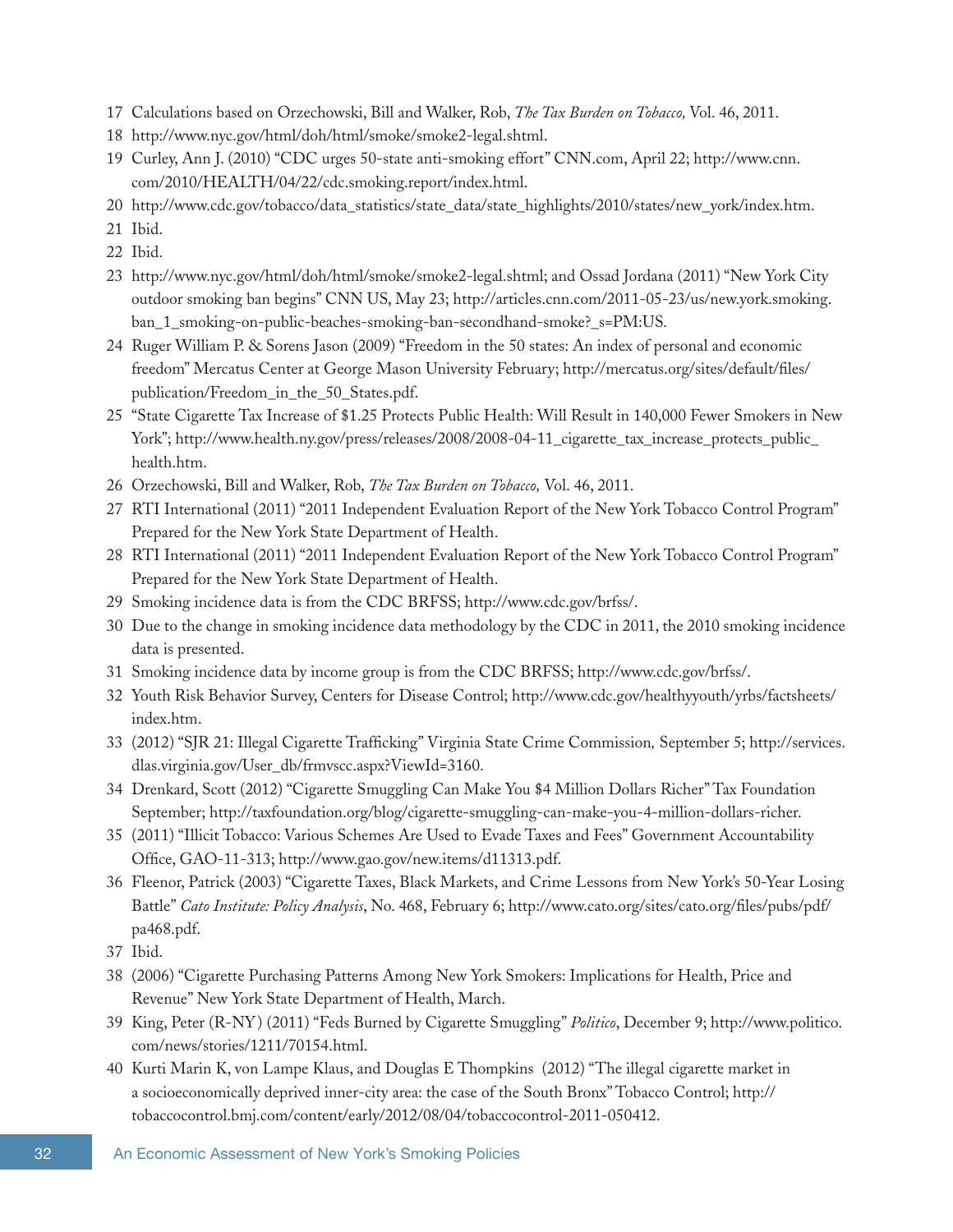- 41 Lafaive, Michael and Nesbit, Todd (2010) "Cigarette Taxes and Smuggling 2010" Mackinac Center For Public Policy.
- 42 Ibid.
- 43 Ibid.
- 44 Seifman, David (2012) "NYC probe finds massive number of illegal, untaxed cigs" *New York Post*, June 8; [http://www.nypost.com/p/news/local/cig\\_tax\\_cheating\\_stores\\_burn\\_city\\_luuaDlHR0g99Wj1qpBntuK?utm\\_](http://www.nypost.com/p/news/local/cig_tax_cheating_stores_burn_city_luuaDlHR0g99Wj1qpBntuK?utm_medium=rss&utm_content=Local) [medium=rss&utm\\_content=Local.](http://www.nypost.com/p/news/local/cig_tax_cheating_stores_burn_city_luuaDlHR0g99Wj1qpBntuK?utm_medium=rss&utm_content=Local)
- 45 (2007) "Higher Cigarette Tax Has Led to More Tax Revenue, More Tax Evasion" New York City Independent Budget Office, Number 12, October 19; [http://www.ibo.nyc.ny.us/newsfax/insidethebudget152.](http://www.ibo.nyc.ny.us/newsfax/insidethebudget152.pdf) [pdf](http://www.ibo.nyc.ny.us/newsfax/insidethebudget152.pdf).
- 46 O'Connor, Brian P. (2009) "An Update Additional Cigarette Tax Revenue Sources for New York State" New York Association of Convenience Stores; [http://www.nyacs.org/documents/09OConnortaxstudyupdate.](http://www.nyacs.org/documents/09OConnortaxstudyupdate.pdf) [pdf](http://www.nyacs.org/documents/09OConnortaxstudyupdate.pdf); and, John Dunham Associates (2012) "An Examination of Cigarette Sales in New York State By Source: 2011" New York Association of Convenience Stores, October 10; [http://www.nyacs.org/documents/](http://www.nyacs.org/documents/JohnDunhamCigTaxEvasionReportOct2012.pdf) [JohnDunhamCigTaxEvasionReportOct2012.pdf](http://www.nyacs.org/documents/JohnDunhamCigTaxEvasionReportOct2012.pdf). An estimate for 2010 was not provided, but assumed to equal 2011.
- 47 Farrelly MC, Nonnemaker JM, Watson KA (2012) "The Consequences of High Cigarette Excise Taxes for Low-Income Smokers." PLoS ONE 7(9): e43838. doi:10.1371/journal.pone.0043838.
- 48 "2010 Annual Survey of State Government Tax Collections" [http://www.census.gov/govs/statetax/historical\\_](http://www.census.gov/govs/statetax/historical_data_2010.html) [data\\_2010.html.](http://www.census.gov/govs/statetax/historical_data_2010.html)
- 49 John Dunham Associates (2012) "An Examination of Cigarette Sales in New York State By Source: 2011" New York Association of Convenience Stores, October 10; [http://www.nyacs.org/documents/](http://www.nyacs.org/documents/JohnDunhamCigTaxEvasionReportOct2012.pdf) [JohnDunhamCigTaxEvasionReportOct2012.pdf](http://www.nyacs.org/documents/JohnDunhamCigTaxEvasionReportOct2012.pdf).
- 50 Ibid.
- 51 Green, Frank (2012) "Va., U.S. aim to crack down on cigarette smuggling" *Richmond Times Dispatch*, September 5; [http://www.timesdispatch.com/business/va-u-s-aim-to-crack-down-on-cigarette-smuggling/](http://www.timesdispatch.com/business/va-u-s-aim-to-crack-down-on-cigarette-smuggling/article_d21444e5-d073-5b5e-bfad-b4491c930d7e.html) [article\\_d21444e5-d073-5b5e-bfad-b4491c930d7e.html](http://www.timesdispatch.com/business/va-u-s-aim-to-crack-down-on-cigarette-smuggling/article_d21444e5-d073-5b5e-bfad-b4491c930d7e.html).
- 52 (2012) "Poor Smokers in New York State Spend 25% of Income on Cigarettes, Study Finds" *New York Times*, September 19; [http://www.nytimes.com/2012/09/20/nyregion/poor-smokers-in-new-york-state-spend-25](http://www.nytimes.com/2012/09/20/nyregion/poor-smokers-in-new-york-state-spend-25-of-income-on-cigarettes-study-says.html?_r=0) [of-income-on-cigarettes-study-says.html?\\_r=0](http://www.nytimes.com/2012/09/20/nyregion/poor-smokers-in-new-york-state-spend-25-of-income-on-cigarettes-study-says.html?_r=0).
- 53 Farrelly MC, Nonnemaker JM, Watson KA (2012), "The Consequences of High Cigarette Excise Taxes for Low-Income Smokers." PLoS ONE 7(9): e43838. doi:10.1371/journal.pone.0043838.
- 54 O'Connor, Brian P. (2009) "An Update Additional Cigarette Tax Revenue Sources for New York State" New York Association of Convenience Stores; <http://www.nyacs.org/documents/09OConnortaxstudyupdate.pdf>; and Orzechowski, Bill and Walker, Rob *The Tax Burden on Tobacco*, Vol. 46, 2011.
- 55 Ibid.
- 56 RTI International (2011) "2011 Independent Evaluation Report of the New York Tobacco Control Program" Prepared for the New York State Department of Health.
- 57 *State of Tobacco Control: State Summary New York*; http://www.stateoftobaccocontrol.org/state-grades/newyork/grade-summary.html#cessation.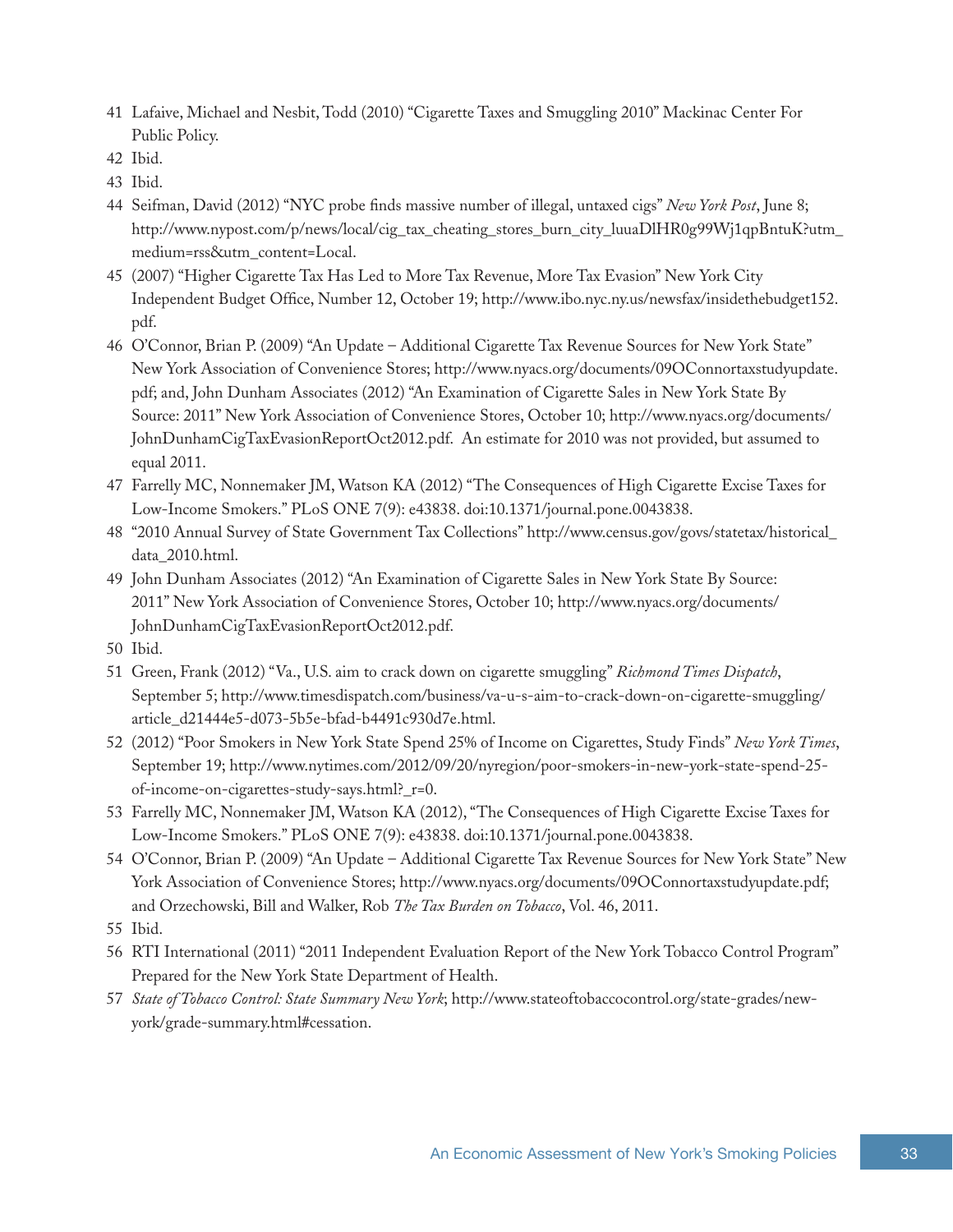## ABOUT THE AUTHORS

#### *Michael Stojsavljevich*

Michael Stojsavljevich, the former Chief Strategy Officer of the U.S. Mint, currently advises the business strategy and corporate planning operations for Capital Economic Advisors.

#### *Wayne Winegarden, Ph.D.*

Wayne Winegarden, a PRI senior fellow in Business and Economics, has more than 20 years of experience in public policy, economic research, and business. He has advised Fortune 500 companies, state legislators, political candidates, as well as small business and trade associations.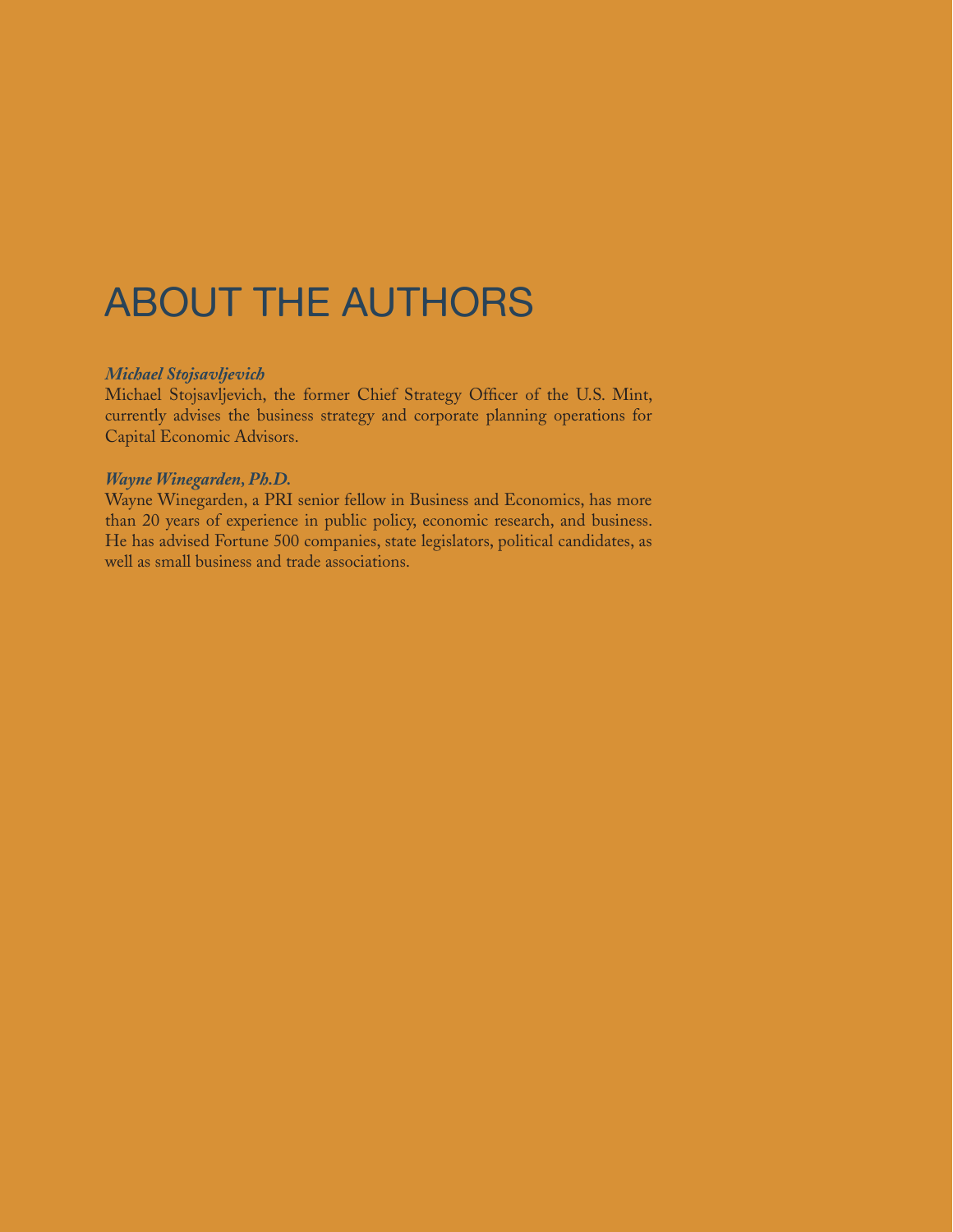## ABOUT PACIFIC RESEARCH **INSTITUTE**

The Pacific Research Institute (PRI) champions freedom, opportunity, and personal responsibility by advancing freemarket policy solutions. It provides practical solutions for the policy issues that impact the daily lives of all Americans, and demonstrates why the free market is more effective than the government at providing the important results we all seek: good schools, quality health care, a clean environment, and a robust economy.

Founded in 1979 and based in San Francisco, PRI is a non-profit, non-partisan organization supported by private contributions. Its activities include publications, public events, media commentary, community leadership, legislative testimony, and academic outreach.